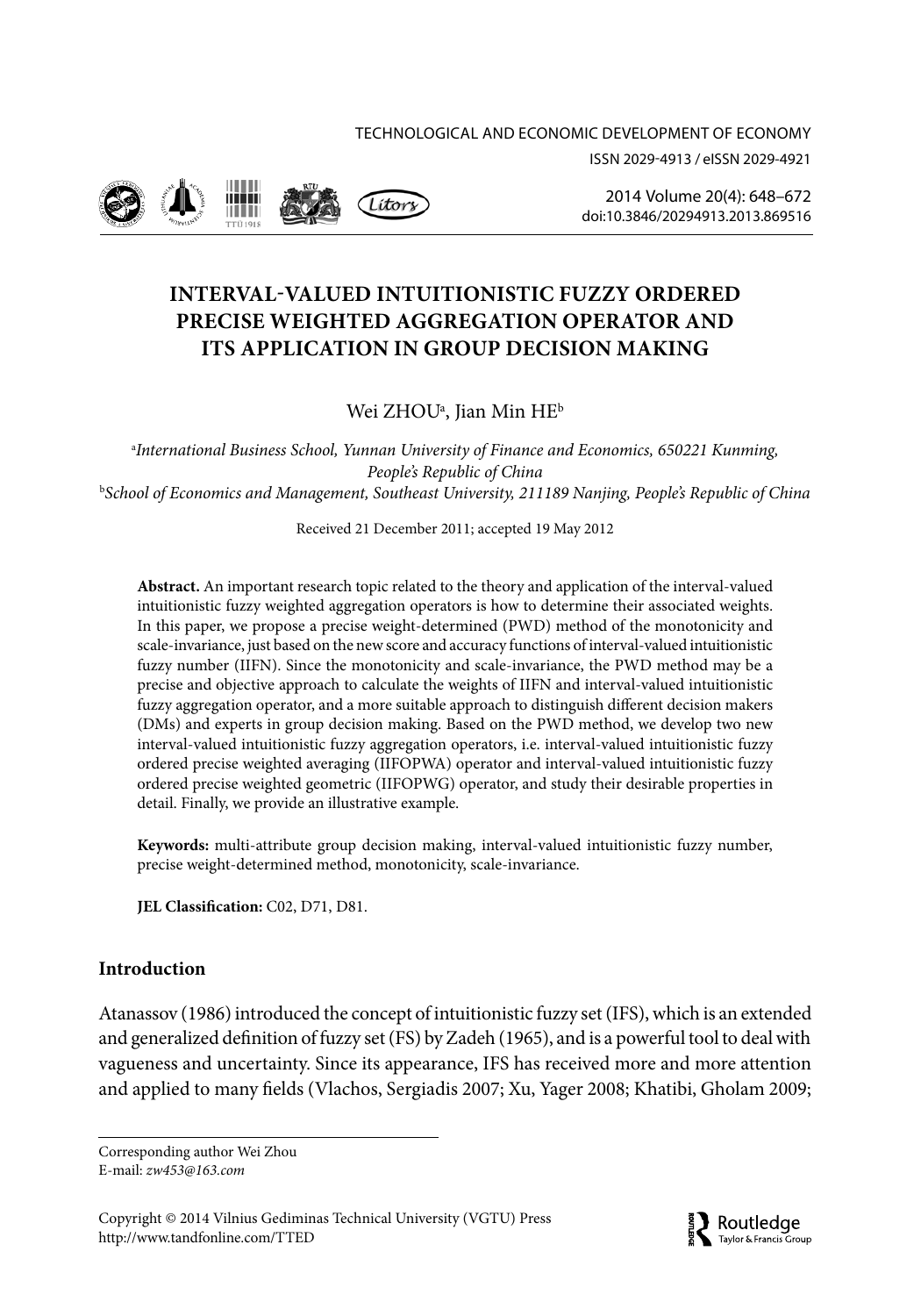Kharal 2009; Ye 2010; Xu 2011; Zavadskas, Turskis 2011). However, decision making often occurs under the situation where there are time pressure and lack of data, and experts may not be able to express their preference between decisions with precise reasons. By combining FS and IFS, Atanassov and Gargov (1989) further proposed the concept of interval-valued intuitionistic fuzzy number (IIFN), which is characterized by a membership function and a non-membership function whose values are intervals rather than real numbers. Thus, the interval-valued intuitionistic fuzzy set has the virtue of complementing FS and IFS, which is more flexible and practical then FS and IFS in coping with fuzziness and uncertainty. After that, the interval-valued intuitionistic fuzzy set (IIFS) has received more and more attention from researchers (Deschrijver, Kerre 2003; Xu 2007a; John *et al*. 2009; Xu, Yager 2009; Li 2010a; Cabrerizoa *et al.* 2010; Ertugrul 2011), and obtained some research results (Park *et al*. 2009; Liu 2009; Li 2010b; Chen *et al*. 2011; Yue 2011; Zhou, He 2012).

For convenient aggregation and calculation the interval-valued intuitionistic fuzzy set, based on the weighted means and the ordered weighted averaging (OWA) functions (Yager 1988), Xu (2007b) investigated and proposed some interval-valued intuitionistic fuzzy aggregation operators, such as the interval-valued intuitionistic fuzzy weighted arithmetic aggregation (IIFWA) operator, the interval- valued intuitionistic fuzzy ordered weighted aggregation (IIFOWA) operator, and the interval-valued intuitionistic fuzzy hybrid aggregation (IIFHA) operator. Based on the GOWA operator (Yager 2004a) and intuitionistic fuzzy geometric aggregation operator (Xu, Yager 2006), Xu and Chen (2007a) proposed the interval-valued intuitionistic fuzzy ordered weighted geometric (IIFOWG) operator and the interval-valued intuitionistic fuzzy hybrid geometric (IIFHG) operator. Their analytical properties were explored by Wei and Wang (2007), and Xu and Chen (2007b). Moreover, Xu and Cai (2009) studied the incomplete interval-valued intuitionistic fuzzy preference relations and given an approach to decision making based on the incomplete interval-valued intuitionistic fuzzy preference relation. Xu (2010b) investigated the Choquet integrals of weighted intuitionistic fuzzy information. Base on the distance measure for interval-valued intuitionistic fuzzy value, Xu (2010c) further proposed some relations and operations of interval-valued intuitionistic fuzzy values. Xu and Chen (2011) proposed a Bonferroni means based on interval-valued intuitionistic fuzz value, and so on.

An important issue related to the theory and application of the above interval-valued intuitionistic fuzzy aggregation operators and other weighted aggregation operator is how to determine their weights (Yager 2004b). O'Hagan (1988) suggested a maximum entropy approach, which is called maximum entropy weights. Their properties were investigated by Filev and Yager (1995). Filev and Yager (1998) brought forward an exponential smoothing weighted method, which produces the so-called exponential OWA operator and operator weights. Other approaches include the genetic algorithm weighted method (Nettleton, Torra 2001), the minimum variance weighted method (Fuller, Majlender 2003), the parametric geometric weighted method (Liu, Chen 2004), the mini-max disparity weighted method (Wang, Parkan 2005), the maximal Renyi entropy weighted method (Majlender 2005), the preemptive goal programming weighted method (Wang, Parkan 2007), the deviation entropy weight method (Han, Liu 2011), and the distance measure weighted method (Yue 2011).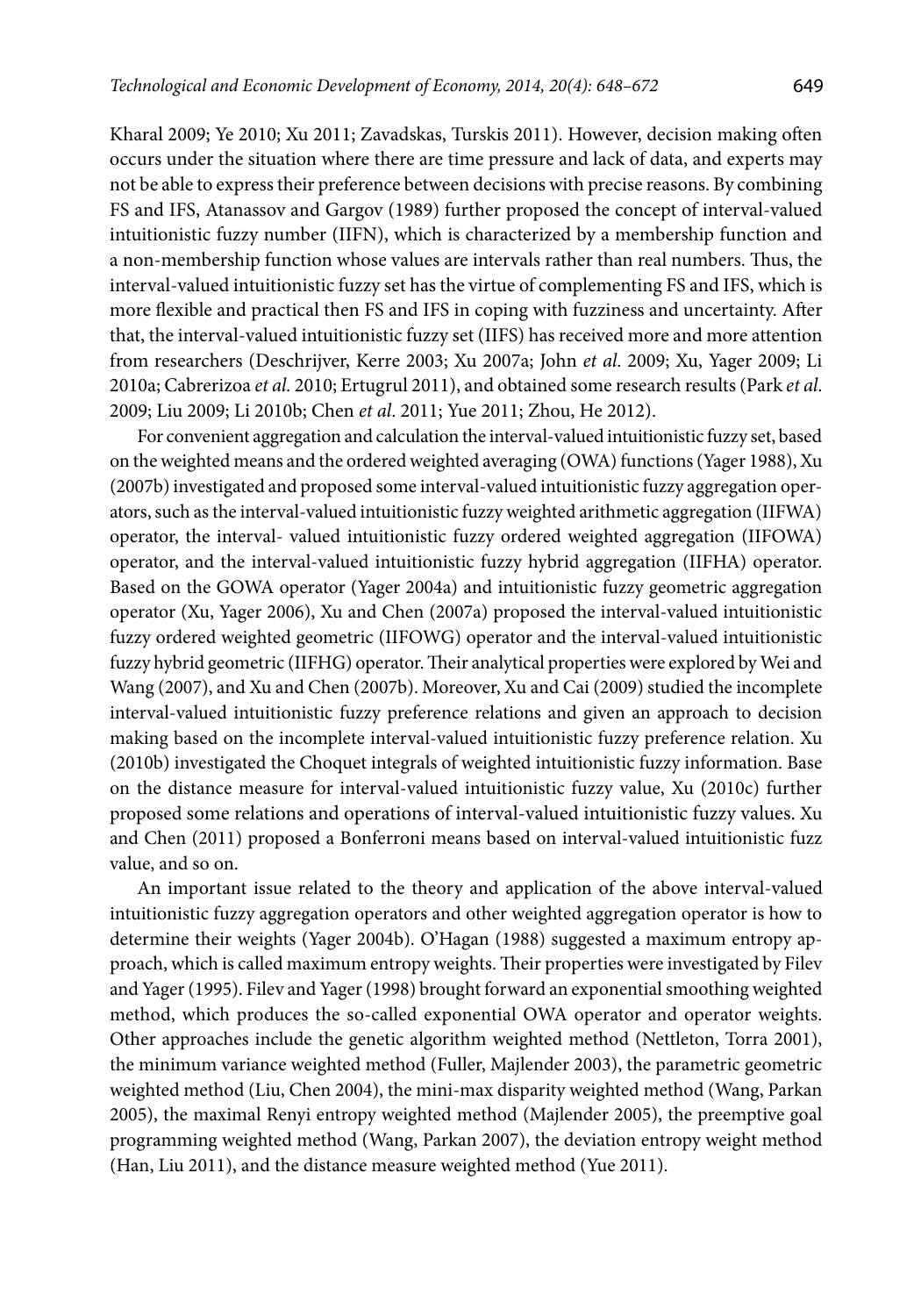However, there are still two puzzles to obtain interval-valued intuitionistic fuzzy aggregation operator weights by the above weight-determined methods. First, the weighted object of these approaches is the intuitionistic fuzzy value or the fuzzy value which is different from the interval-valued intuitionistic fuzzy number. Second, it seems that there is no investigation on the monotonous and scale-invariant properties of the weight-determined method, which is decisive for aggregation and calculation of interval-valued intuitionistic fuzzy values in group decision making. Therefore, how to calculate weights of the monotonicity and scale-invariance under the interval-valued intuitionistic fuzzy information environment is an important research topic that needs to be addressed in the process of multi-attribute group decision making, which is also the focus of this paper. To do this, we propose a precise weight-determined (PWD) method to obtain interval-valued intuitionistic fuzzy aggregation operator weights, based on the new score and accuracy functions of IIFN. Since the monotonicity and scale-invariance, the PWD method may be a precise and objective approach to calculate the weights of IIFN and interval-valued intuitionistic fuzzy aggregation operator, and a more suitable approach to distinguish different DMs and experts in group decision making. Then, based on the precise weight-determined method, we develop the interval-valued intuitionistic fuzzy ordered precise weighted averaging (II-FOPWA) operator and geometric (IIFOPWG) operator, and explore their desired properties in detail. At last, a practical example is provided to demonstrate the application of the new weighted method and two aggregation operators.

The reminder of this paper is organized as follows. We briefly review some basic concepts and operations in Section 1. Section 2 proposes the precise weight-determined method. Section 3 develops the IIFOPWA and IIFOPWG operators, and investigates their desired properties. A practical example is provided in Section 4. The paper ends in final section with concluding remarks.

#### **1. Preliminaries**

In the following, we introduce the basic concepts and operations about IIFN (Xu 2007b), which is the basic element of IIFS (Atanassov, Gargov 1989).

**Definition 1** (Atanassov, Gargov 1989). Let  $X = (x_1, x_2, \dots, x_n)$  be fixed. An interval-valued intuitionistic fuzzy set (IIFS)  $\overline{A}$  in *X* can be defined as:

$$
\overline{A} = \left\{ \left( x, \overline{\mu}_{\overline{A}}(x), \overline{\nu}_{\overline{A}}(x) \right) \middle| x \in X \right\},\tag{1}
$$

where  $\overline{\mu}_{\overline{A}}(x) \subset [0,1]$  and  $\overline{v}_{\overline{A}}(x) \subset [0,1]$  satisfy  $\sup \overline{\mu}_{\overline{A}}(x) + \sup \overline{v}_{\overline{A}}(x) \leq 1$ .

**Definition 2** (Xu 2007b). Let  $\overline{A} = \left\{ (x, \overline{\mu}_{\overline{A}}(x), \overline{\nu}_{\overline{A}}(x)) | x \in X \right\}$  be an IIFS, the pair  $(\overline{\mu}_{\overline{A}}(x), \overline{\nu}_{\overline{A}}(x))$  is called an interval-valued intuitionistic fuzzy number (IIFN).

For computational convenience, an IIFN can be denoted by ([*a*, *b*], [*c*, *d*]), with the condition that  $[a,b] \subset [0,1]$ ,  $[c,d] \subset [0,1]$ , and  $b+d \leq 1$ . Based on the operations of intuitionistic fuzzy values (Atanasov 1986; De *et al*. 2000), Xu (2007b) defined some operations of IIFNs as follows.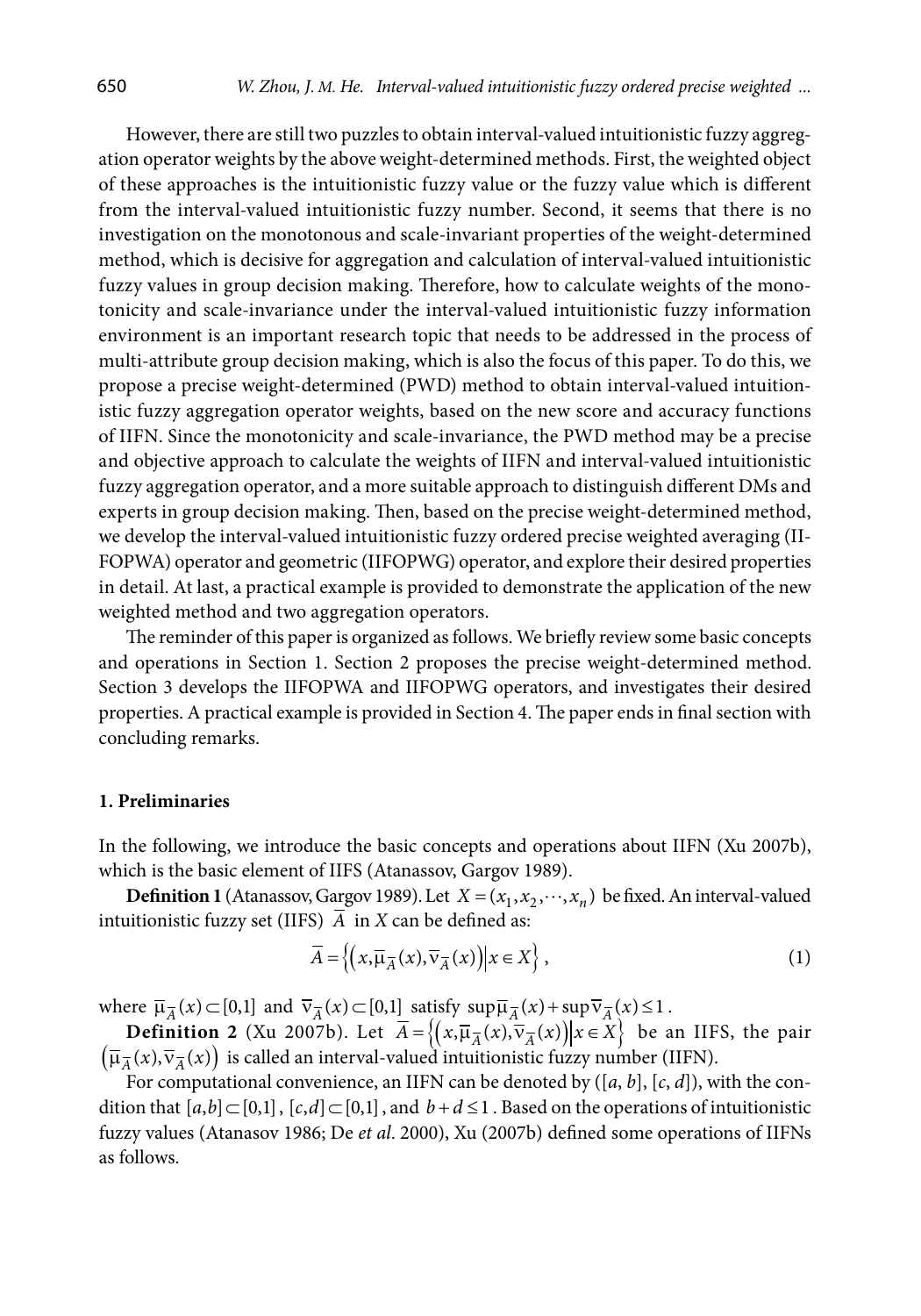**Definition 3** (Xu 2007b). Let  $\bar{\alpha} = ([a,b],[c,d])$ ,  $\bar{\alpha}_1 = ([a_1,b_1],[c_1,d_1])$  and  $\overline{\alpha}_2 = (a_1, b_1], [c_1, d_1]$  be three IIFNs, then following operational laws are valid: 1)  $\overline{\alpha}_1 \oplus \overline{\alpha}_2 = ( [a_1 + a_2 - a_1 a_2, b_1 + b_2 - b_1 b_2], [c_1 c_2, d_1 d_2] )$ ; 2)  $\overline{\alpha}_1 \otimes \overline{\alpha}_2 = ( [a_1 a_2, b_1 b_2], [c_1 + c_2 - c_1 c_2, d_1 + d_2 - d_1 d_2 ]);$ 3)  $\lambda \overline{\alpha} = \left( \left[1 - (1 - a)^{\lambda}, 1 - (1 - b)^{\lambda}, \right], \left[c^{\lambda}, d^{\lambda}\right] \right), \lambda > 0;$ 4)  $\overline{\alpha}^{\lambda} = ((a^{\lambda}, b^{\lambda}), [1 - (1 - c)^{\lambda}, 1 - (1 - d)^{\lambda}]), \lambda > 0.$ 

Then, Xu (2007b) introduced the score function  $s(\overline{\alpha}) = (a - c + b - d)/2$  and the accuracy function  $h(\overline{\alpha}) = (a+b+c+d)/2$  to calculate the score value and accuracy degree of IIFN  $\overline{\alpha}$  = ([a,b],[c,d]), and gave an order relation between two IIFNs  $\overline{\alpha}_1$  and  $\overline{\alpha}_2$  as follows.

If 
$$
s(\overline{\alpha}_1) < s(\overline{\alpha}_2)
$$
, then  $\overline{\alpha}_1 < \overline{\alpha}_2$ .

If  $s(\overline{\alpha}_1) = s(\overline{\alpha}_2)$ , then:

i) if  $h(\overline{\alpha}_1) < h(\overline{\alpha}_2)$ , then  $\overline{\alpha}_1 < \overline{\alpha}_2$ ; ii) if  $h(\overline{\alpha}_1) = h(\overline{\alpha}_2)$ , then  $\overline{\alpha}_1 \sim \overline{\alpha}_2$ ;

iii) if 
$$
h(\overline{\alpha}_1) > h(\overline{\alpha}_2)
$$
, then  $\overline{\alpha}_1 > \overline{\alpha}_2$ .

It should be noted that the score function  $s(\overline{\alpha})$  is between –1 and 1, and the accuracy function  $h(\overline{\alpha})$  is between 0 and 2. In order to facilitate the following study about operator weights, we respectively introduce new score function and accuracy function as follows:

$$
s_2(\overline{\alpha}) = (2 + (a - c + b - d))/4; \tag{2}
$$

$$
h_2(\overline{\alpha}) = (a+c+b+d)/4.
$$
 (3)

Since  $[a,b] \subset [0,1]$ ,  $[c,d] \subset [0,1]$ , and  $b+d \leq 1$ , we can easily get  $0 \leq s<sub>2</sub>(\overline{\alpha}) \leq 1$  and  $0 \le h_2(\overline{\alpha}) \le 1$ . Compare  $s(\overline{\alpha})$  and  $s_2(\overline{\alpha})$ , we can drive, if  $s(\overline{\alpha}_1) > s(\overline{\alpha}_2)$  (or  $s(\overline{\alpha}_1) \le s(\overline{\alpha}_2)$ ), then  $s_2(\overline{\alpha}_1) > s_2(\overline{\alpha}_2)$  (or  $s_2(\overline{\alpha}_1) \leq s_2(\overline{\alpha}_2)$ ); on the other hand, if  $s_2(\overline{\alpha}_1) > s_2(\overline{\alpha}_2)$  (or  $s_2(\overline{\alpha}_1) \leq s_2(\overline{\alpha}_2)$ , then  $s(\overline{\alpha}_1) > s(\overline{\alpha}_2)$  (or  $s(\overline{\alpha}_1) \leq s(\overline{\alpha}_2)$ ). Likewise, we can get the same conclusions by comparing  $h(\overline{\alpha})$  and  $h_2(\overline{\alpha})$ . Therefore, if we replace  $s(\overline{\alpha})$  and  $h(\overline{\alpha})$  by  $s_2(\overline{\alpha})$ and  $h_2(\overline{\alpha})$ , the order relation between two IIFNs  $\overline{\alpha}_1$  and  $\overline{\alpha}_2$  introduced by Xu (2007b) are also valid.

Based on the above concepts and operations, Xu (2007b) proposed the following interval-valued intuitionistic fuzzy ordered weighted averaging (IIFOWA) operator and interval-valued intuitionistic fuzzy ordered weighted geometric (IIFOWG) operator to aggregate interval-valued intuitionistic fuzzy information.

**Definition 4** (Xu 2007b). Let  $\overline{\alpha}_i = (a_i, b_i], [c_i, d_i]$   $(i = 1, 2, \dots, n)$  be a collection of IIFNs, with the condition that  $[a_i, b_i] \subset [0,1]$ ,  $[c_i, d_i] \subset [0,1]$  and  $b_i + d_i \le 1$ , IIFOWA operator and IIFOWG operator are defined as:

$$
\text{IIFOWA}(\overline{\alpha}_1, \overline{\alpha}_2, \cdots, \overline{\alpha}_n) = w_1 \overline{\alpha}_{\sigma(1)} \oplus w_2 \overline{\alpha}_{\sigma(2)} \oplus \cdots \oplus w_n \overline{\alpha}_{\sigma(n)} =
$$
\n
$$
\left( \left[ 1 - \prod_{i=1}^n (1 - a_{\sigma(i)})^{w_i}, 1 - \prod_{i=1}^n (1 - b_{\sigma(i)})^{w_i} \right], \left[ \prod_{i=1}^n c_{\sigma(i)}^{w_i}, \prod_{i=1}^n d_{\sigma(i)}^{w_i} \right] \right); \tag{4}
$$

$$
\text{IIFOWG}(\overline{\alpha}_1, \overline{\alpha}_2, \cdots, \overline{\alpha}_n) = \overline{\alpha}_{\sigma(1)}^{w_1} \otimes \overline{\alpha}_{\sigma(2)}^{w_2} \otimes \cdots \otimes \overline{\alpha}_{\sigma(n)}^{w_n} = \left( \left[ \prod_{i=1}^n a_{\sigma(i)}^{w_i}, \prod_{i=1}^n b_{\sigma(i)}^{w_i} \right] \left[ 1 - \prod_{i=1}^n (1 - c_{\sigma(i)})^{w_i}, 1 - \prod_{i=1}^n (1 - d_{\sigma(i)})^{w_i} \right] \right), \tag{5}
$$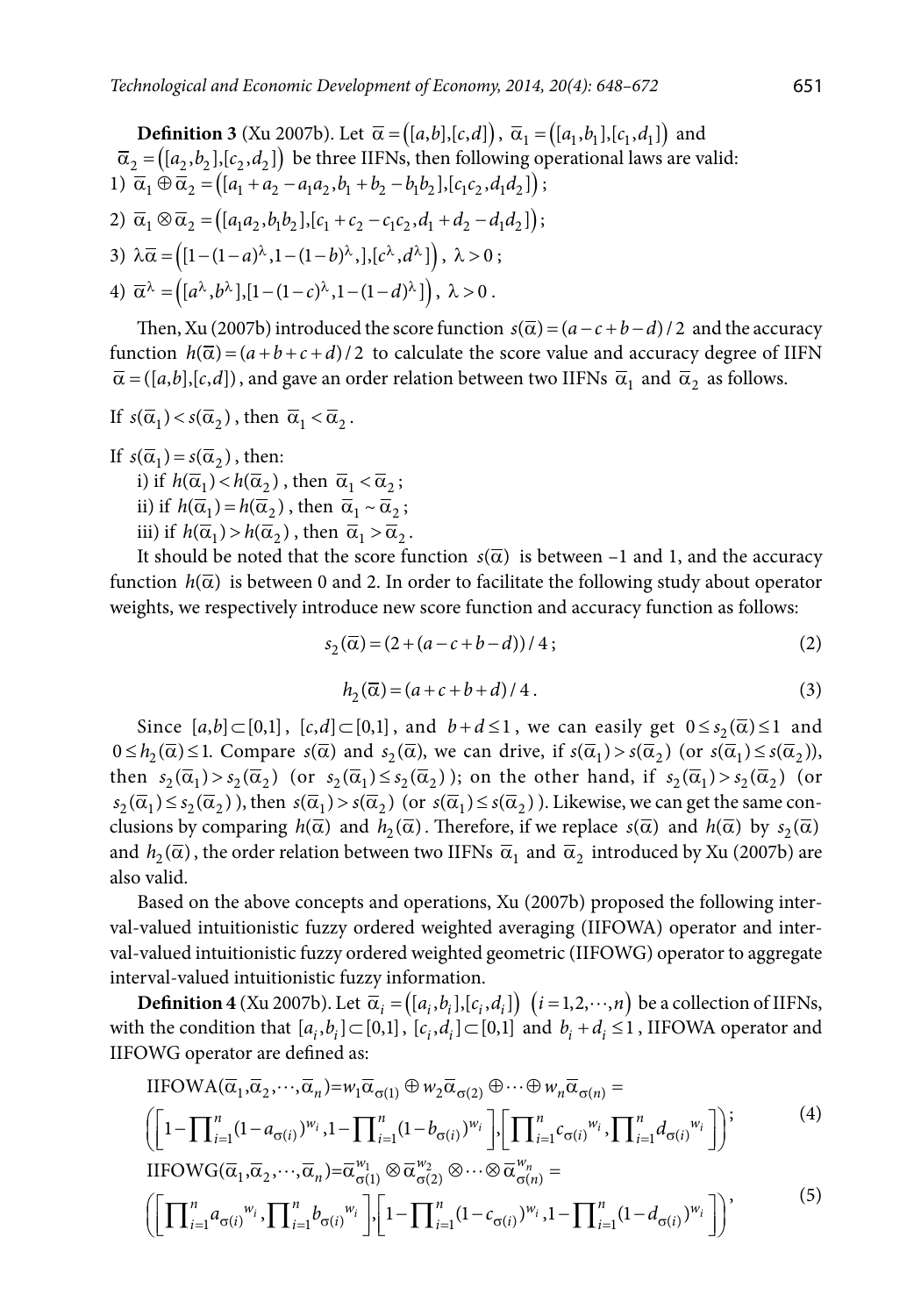where  $w=(w_1, w_2, \dots, w_n)$  is the weight vector of  $\overline{\alpha}_i$ , with  $w_i \in [0,1]$  and  $\sum_{i=1}^n w_i = 1$ , and  $(\overline{\alpha}_{\sigma(1)}, \overline{\alpha}_{\sigma(2)}, \dots, \overline{\alpha}_{\sigma(n)})$  is a permutation of  $(\overline{\alpha}_1, \overline{\alpha}_2, \dots, \overline{\alpha}_n)$  such that  $\overline{\alpha}_{\sigma(i-1)} \ge \overline{\alpha}_{\sigma(i)}$  for  $i = 2, 3, \dots, n$ .

#### **2. The precise weight-determined method under IIFN environment**

In this section, we shall propose a precise weight-determined method (PWD) for calculating interval-valued intuitionistic fuzzy aggregation operator weights. A prominent characteristic of PWD method is that put accuracy and precise weights into different IIFNs according to their score value and accuracy degree, and keep weights of the monotonicity and scale-invariance.

**Definition 5.** Let  $\overline{\alpha}_i = ([a_i, b_i], [c_i, d_i])$   $(i = 1, 2, \dots, n)$  be a collection of IIFNs, and  $(\overline{\alpha}_{\sigma(1)}, \overline{\alpha}_{\sigma(2)}, \cdots, \overline{\alpha}_{\sigma(n)})$  is a permutation of  $(\overline{\alpha}_1, \overline{\alpha}_2, \cdots, \overline{\alpha}_n)$  such that  $\overline{\alpha}_{\sigma(i-1)} \geq \overline{\alpha}_{\sigma(i)}$ , a precise weight vector  $w=(w_{\sigma(1)}, w_{\sigma(2)}, \cdots, w_{\sigma(n)})$  of  $\overline{\alpha}_i$ , is defined as follows:

$$
w_{\sigma(i)} = \frac{P_{\sigma(i)}}{\sum_{i}^{n} P_{\sigma(i)}},
$$
\n(6)

where

$$
P_{\sigma(i)} = S(\overline{\alpha}_{\sigma(i)}) \cdot H(\overline{\alpha}_{\sigma(i)}) \cdot L(\overline{\alpha}_{\sigma(i)}) \cdot R(\overline{\alpha}_{\sigma(i)}) , i = 1, 2, \cdots, n ;
$$
 (7)

$$
S(\overline{\alpha}_{\sigma(i)}) = s_2(\overline{\alpha}_{\sigma(i)}); \tag{8}
$$

$$
L(\overline{\alpha}_{\sigma(i)}) = \prod_{j=1}^{i-1} l(\overline{\alpha}_{\sigma(j)}) , i = 2, 3, \cdots, n ;
$$
 (9)

$$
R(\overline{\alpha}_{\sigma(i)}) = \prod_{j=i+1}^{n} r(\overline{\alpha}_{\sigma(j)}), \ i = 1, 2, \cdots, n-1; \tag{10}
$$

$$
H(\overline{\alpha}_{\sigma(i)}) = \begin{cases} h_2(\overline{\alpha}_{\sigma(i)}), & \text{if} \quad \prod_{j=1, j\neq i}^n \left( s_2(\overline{\alpha}_{\sigma(i)}) - s_2(\overline{\alpha}_{\sigma(j)}) \right) = 0 \\ 1, & \text{else} \end{cases} \tag{11}
$$

$$
l(\overline{\alpha}_{\sigma(j)}) = \begin{cases} h_2(\overline{\alpha}_{\sigma(j)}), & \text{if } s_2(\overline{\alpha}_{\sigma(j-1)}) - s_2(\overline{\alpha}_{\sigma(j)}) = 0 \text{ and } s_2(\overline{\alpha}_{\sigma(j)}) - s_2(\overline{\alpha}_{\sigma(j+1)}) > 0 \\ 1, & \text{else} \end{cases}
$$
\n
$$
r(\overline{\alpha}_{\sigma(j)}) = \begin{cases} h_2(\overline{\alpha}_{\sigma(j)}), & \text{if } s_2(\overline{\alpha}_{\sigma(j-1)}) - s_2(\overline{\alpha}_{\sigma(j)}) > 0 \text{ and } s_2(\overline{\alpha}_{\sigma(j)}) - s_2(\overline{\alpha}_{\sigma(j+1)}) = 0 \\ 1, & \text{else} \end{cases}
$$
\n
$$
r(\overline{\alpha}_{\sigma(j)}) = \begin{cases} h_2(\overline{\alpha}_{\sigma(j)}), & \text{if } s_2(\overline{\alpha}_{\sigma(j-1)}) - s_2(\overline{\alpha}_{\sigma(j)}) > 0 \text{ and } s_2(\overline{\alpha}_{\sigma(j)}) - s_2(\overline{\alpha}_{\sigma(j+1)}) = 0 \\ 1, & \text{else} \end{cases}
$$
\n
$$
(13)
$$

with  $l(\overline{\alpha}_{\sigma(1)}) = l(\overline{\alpha}_{\sigma(n)}) = r(\overline{\alpha}_{\sigma(1)}) = r(\overline{\alpha}_{\sigma(n)}) = 1$ ,  $L(\overline{\alpha}_{\sigma(1)}) = 1$ ,  $R(\overline{\alpha}_{\sigma(n)}) = R(\overline{\alpha}_{\sigma(n-1)})$ .

By Definition 5, we can obtain  $0 \le w_{\sigma(i)} \le 1$  and  $\sum_{i=1}^{n} w_{\sigma(i)} = 1$ .

The above equations (Eqs  $(6)-(13)$ ) are named precise weight-determined (PWD) method of obtaining the interval-valued intuitionistic fuzzy aggregation operator weights. In the following, we discuss its two desired properties.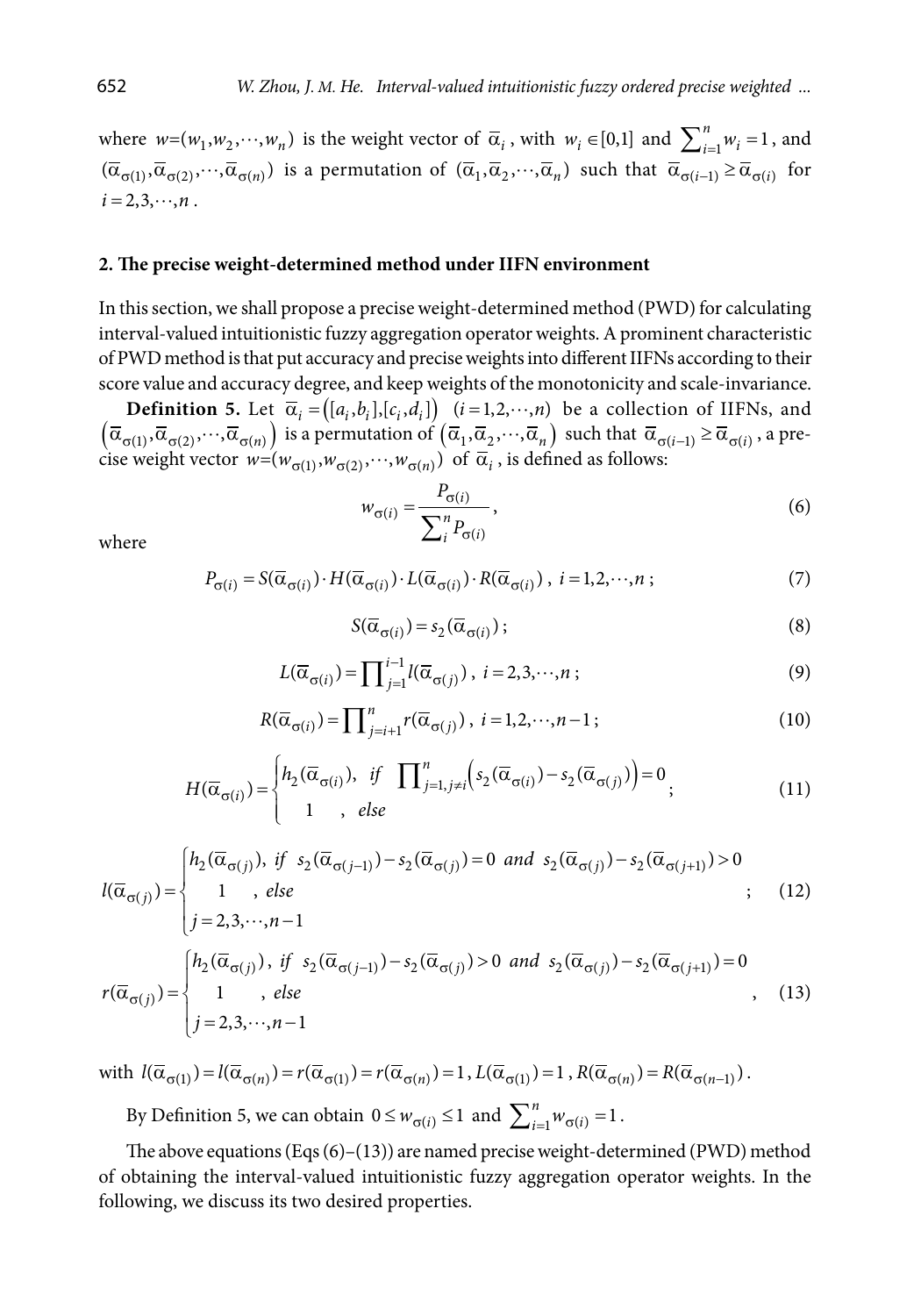**Theorem 1**. (Monotonicity) Let  $\overline{\alpha}_i = (\overline{[a_i, b_i]}, [c_i, d_i])$   $(i = 1, 2, \dots, n)$  be a collection of IIFNs,  $(\overline{\alpha}_{\sigma(1)}, \overline{\alpha}_{\sigma(2)}, \cdots, \overline{\alpha}_{\sigma(n)})$  is a permutation of  $(\overline{\alpha}_1, \overline{\alpha}_2, \cdots, \overline{\alpha}_n)$  such that  $\overline{\alpha}_{\sigma(i-1)} \ge \overline{\alpha}_{\sigma(i)}$ ,  $(w_{\sigma(1)}, w_{\sigma(2)}, \dots, w_{\sigma(n)})$  is precise weight vector of  $\overline{\alpha}_{\sigma(i)}$ . Let  $\overline{\alpha}_{\sigma(t)}$  and  $\overline{\alpha}_{\sigma(t2)}$   $(t1 < t2)$  be any two IIFNs in  $\bar{\alpha}_{\sigma(i)}$ , then

(1) if 
$$
\overline{\alpha}_{\sigma(t1)} > \overline{\alpha}_{\sigma(t2)}
$$
, then  $w_{\sigma(t1)} > w_{\sigma(t2)}$ ; (2) if  $\overline{\alpha}_{\sigma(t1)} \sim \overline{\alpha}_{\sigma(t2)}$ , then  $w_{\sigma(t1)} = w_{\sigma(t2)}$ .  
\n**Proof.** (1) If  $\overline{\alpha}_{\sigma(t1)} > \overline{\alpha}_{\sigma(t2)}$ , we can distinguish eight following cases:  
\n $s_2(\overline{\alpha}_{\sigma(t1)}) > s_2(\overline{\alpha}_{\sigma(t2)})$ ,  $H(\overline{\alpha}_{\sigma(t1)}) = 1$ , and  $H(\overline{\alpha}_{\sigma(t2)}) = 1$ ;  
\n $s_2(\overline{\alpha}_{\sigma(t1)}) > s_2(\overline{\alpha}_{\sigma(t2)})$ ,  $H(\overline{\alpha}_{\sigma(t1)}) < 1$ , and  $H(\overline{\alpha}_{\sigma(t2)}) = 1$ ;  
\n $s_2(\overline{\alpha}_{\sigma(t1)}) > s_2(\overline{\alpha}_{\sigma(t2)})$ ,  $H(\overline{\alpha}_{\sigma(t1)}) = 1$ , and  $H(\overline{\alpha}_{\sigma(t2)}) < 1$ ;  
\n $s_2(\overline{\alpha}_{\sigma(t1)}) > s_2(\overline{\alpha}_{\sigma(t2)})$ ,  $H(\overline{\alpha}_{\sigma(t1)}) < 1$ , and  $H(\overline{\alpha}_{\sigma(t2)}) < 1$ ;  
\n $s_2(\overline{\alpha}_{\sigma(t1)}) = s_2(\overline{\alpha}_{\sigma(t2)})$ ,  $h_2(\overline{\alpha}_{\sigma(t1)}) > h_2(\overline{\alpha}_{\sigma(t2)})$ ,  $H(\overline{\alpha}_{\sigma(t1)}) = 1$ , and  $H(\overline{\alpha}_{\sigma(t2)}) = 1$ ;  
\n $s_2(\overline{\alpha}_{\sigma(t1)}) = s_2(\overline{\alpha}_{\sigma(t2)})$ ,  $h_2(\overline{\alpha}_{\sigma(t1)}) > h_2(\overline{\alpha}_{\sigma(t2)})$ ,  $H(\overline{\alpha}_{\sigma(t1)}) < 1$ , and  $H(\overline{\alpha}_{\sigma(t2)}) = 1$ ;  
\n $s_2(\overline{\alpha}_{\sigma(t1)}) = s_2(\overline{\alpha}_{\sigma(t2)})$ ,  $h_2(\overline{\alpha}_{\sigma(t1)}) > h_2(\overline{\alpha}_{\sigma(t2)})$ 

$$
S(\overline{\alpha}_{\sigma(t1-1)}) > S(\overline{\alpha}_{\sigma(t1)}) > S(\overline{\alpha}_{\sigma(t1+1)}); \tag{14}
$$

$$
S(\overline{\alpha}_{\sigma(t2-1)}) > S(\overline{\alpha}_{\sigma(t2)}) > S(\overline{\alpha}_{\sigma(t2+1)}); \tag{15}
$$

$$
l(\overline{\alpha}_{\sigma(t1)}) = l(\overline{\alpha}_{\sigma(t2)}) = r(\overline{\alpha}_{\sigma(t1)}) = r(\overline{\alpha}_{\sigma(t2)}) = 1
$$
\n(16)

and

$$
L(\overline{\alpha}_{\sigma(t1)}) \cdot R(\overline{\alpha}_{\sigma(t1)}) = \prod_{\substack{i=1 \ i \neq j}}^{t1-1} l(\overline{\alpha}_{\sigma(j)}) \cdot \prod_{j=t}^{n} r(\overline{\alpha}_{\sigma(j)}) \cdot \prod_{j=t+1}^{t2} r(\overline{\alpha}_{\sigma(j)}) \cdot \prod_{j=t+1}^{n} r(\overline{\alpha}_{\sigma(j)}) \cdot \prod_{j=t+1}^{n} r(\overline{\alpha}_{\sigma(j)})
$$
\n
$$
(17)
$$

$$
L(\overline{\alpha}_{\sigma(t2)}) \cdot R(\overline{\alpha}_{\sigma(t2)}) = \prod_{\substack{i=1 \ j=1}}^{t-1} l(\overline{\alpha}_{\sigma(j)}) \cdot \prod_{j=t+1}^{n} r(\overline{\alpha}_{\sigma(j)}) = \prod_{j=1}^{t-1} l(\overline{\alpha}_{\sigma(j)}) \cdot \prod_{j=t+1}^{t-1} l(\overline{\alpha}_{\sigma(j)}) \cdot \prod_{j=t+1}^{n} r(\overline{\alpha}_{\sigma(j)})^{\frac{t}{2}} \tag{18}
$$

i) if 
$$
s_2(\overline{\alpha}_{\sigma(t1)}) > s_2(\overline{\alpha}_{\sigma(t1+l)}) > \cdots > s_2(\overline{\alpha}_{\sigma(t2)})
$$
, then  
\n
$$
\prod_{j=t1+l}^{t2} r(\overline{\alpha}_{\sigma(j)}) = \prod_{j=t1}^{t2-l} l(\overline{\alpha}_{\sigma(j)}) = 1;
$$
\n(19)

$$
R(\overline{\alpha}_{\sigma(t1)}) \cdot L(\overline{\alpha}_{\sigma(t1)}) = R(\overline{\alpha}_{\sigma(t2)}) \cdot L(\overline{\alpha}_{\sigma(t2)}).
$$
\n(20)

Hence, 
$$
P_{\sigma(t1)} > P_{\sigma(t2)}
$$
 and  $w_{\sigma(t1)} = \frac{P_{\sigma(t1)}}{\sum_{i}^{n} P_{\sigma(i)}} > \frac{P_{\sigma(t2)}}{\sum_{i}^{n} P_{\sigma(i)}} = w_{\sigma(t2)};$   
\nii) if  $s_2(\overline{\alpha}_{\sigma(t1)}) > \cdots > s_2(\overline{\alpha}_{\sigma(t1+p)}) = \cdots = s_2(\overline{\alpha}_{\sigma(t1+q)}) > \cdots > s_2(\overline{\alpha}_{\sigma(t2)}),$  then  
\n $h_2(\overline{\alpha}_{\sigma(t1+p)}) \geq h_2(\overline{\alpha}_{\sigma(t1+p+1)}) \geq \cdots \geq h_2(\overline{\alpha}_{\sigma(t1+q)})$  (21)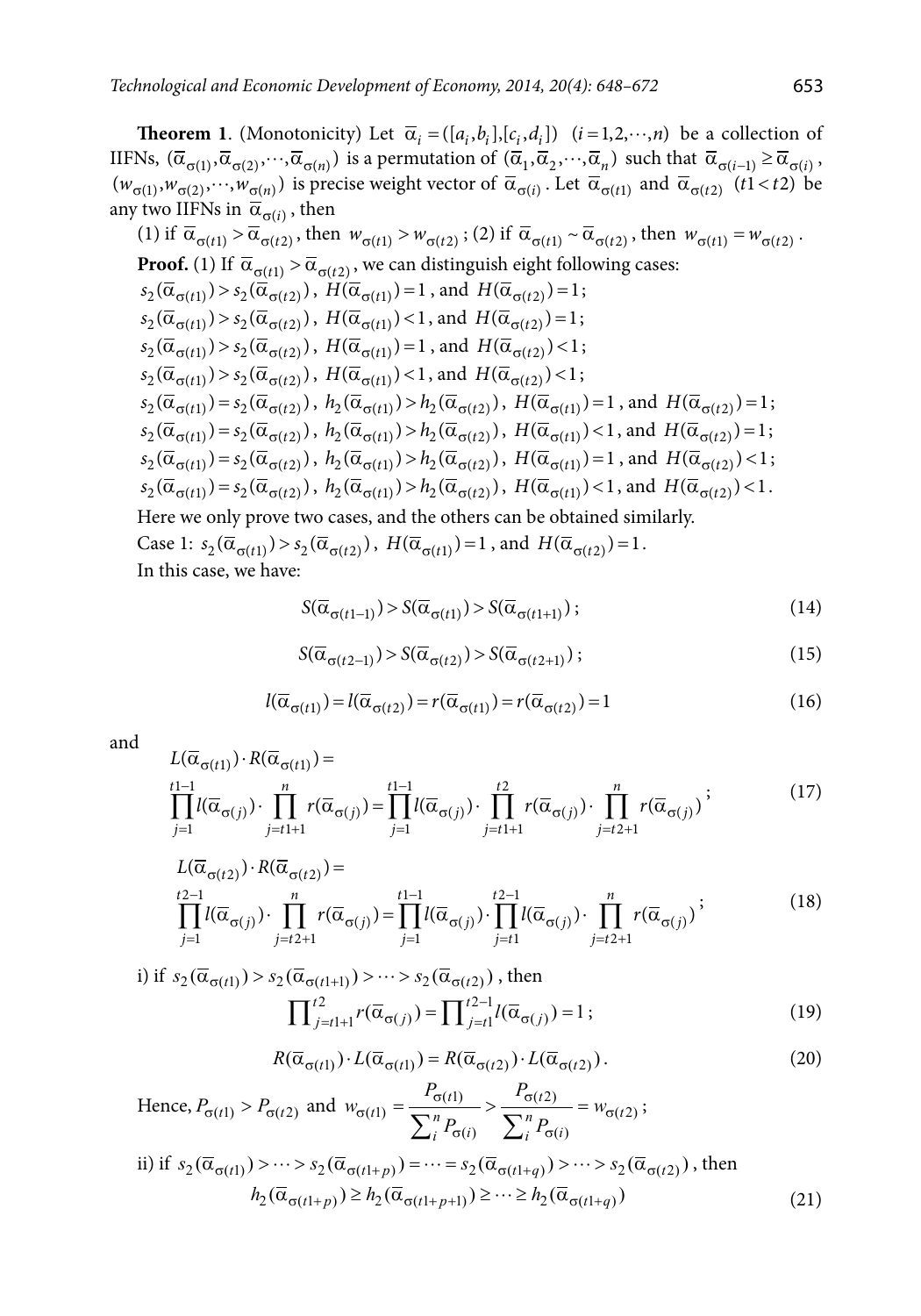and

$$
\prod_{j=t1+1}^{t2} r(\overline{\alpha}_{\sigma(j)}) = 1_{a_{\sigma(t1+1)}} \times \cdots \times 1_{a_{\sigma(t1+p-1)}} \times h_2(\overline{\alpha}_{\sigma(t1+p)})_{a_{\sigma(t1+p)}} \times \cdots \times 1_{a_{\sigma(t1+p+1)}} \times \cdots \times 1_{a_{\sigma(t2)}} = h_2(\overline{\alpha}_{\sigma(t1+p)});
$$
\n(22)

$$
\prod_{j=1}^{t-1} l(\overline{\alpha}_{\sigma(j)}) = 1_{a_{\sigma(t)}} \times \cdots \times 1_{a_{\sigma(t+q-1)}} \times h_2(\overline{\alpha}_{\sigma(t+q)})_{a_{\sigma(t+q)}} \times
$$
  

$$
1_{a_{\sigma(t+q+1)}} \times \cdots \times 1_{a_{\sigma(t-1)}} = h_2(\overline{\alpha}_{\sigma(t+q)}).
$$
 (23)

Therefore, 
$$
\prod_{j=t}^{t2} r(\overline{\alpha}_{\sigma(j)}) \ge \prod_{j=t}^{t2-1} l(\overline{\alpha}_{\sigma(j)}) \, , \, P_{\sigma(t1)} > P_{\sigma(t2)} \text{ and}
$$
\n
$$
w_{\sigma(t1)} = \frac{P_{\sigma(t1)}}{\sum_{i}^{n} P_{\sigma(i)}} > \frac{P_{\sigma(t2)}}{\sum_{i}^{n} P_{\sigma(i)}} = w_{\sigma(t2)} \, . \tag{24}
$$

Similarly, we could prove the more general case, i.e.

$$
s_2(\overline{\alpha}_{\sigma(t1)}) > \cdots > s_2(\overline{\alpha}_{\sigma(t1+k1)}) = \cdots = s_2(\overline{\alpha}_{\sigma(t1+k2)}) > \cdots > s_2(\overline{\alpha}_{\sigma(t1+p)}) = \cdots = 2(\overline{\alpha}_{\sigma(t1+q)}) > \cdots > s_2(\overline{\alpha}_{\sigma(t1+ml)}) = \cdots = s_2(\overline{\alpha}_{\sigma(t1+m2)}) > \cdots > s_2(\overline{\alpha}_{\sigma(t2)}).
$$
 (25)

Case 2:  $s_2(\overline{\alpha}_{\sigma(t1)}) > s_2(\overline{\alpha}_{\sigma(t2)})$ ,  $H(\overline{\alpha}_{\sigma(t1)}) < 1$ , and  $H(\overline{\alpha}_{\sigma(t2)}) = 1$ . In this case, we have:

$$
s_2(\overline{\alpha}_{\sigma(t1-g1)}) = \dots = s_2(\overline{\alpha}_{\sigma(t1)}) = \dots = s_2(\overline{\alpha}_{\sigma(t1+g2)});
$$
\n(26)

$$
h_2(\overline{\alpha}_{\sigma(t1-g1)}) \ge \dots \ge h_2(\overline{\alpha}_{\sigma(t1)}) \ge \dots \ge h_2(\overline{\alpha}_{\sigma(t1+g2)});
$$
\n(27)

$$
s_2(\overline{\alpha}_{\sigma(t2-1)}) > s_2(\overline{\alpha}_{\sigma(t2)}) > s_2(\overline{\alpha}_{\sigma(t2+1)}),
$$
\n(28)

then

$$
H(\overline{\alpha}_{\sigma(t1)})L(\overline{\alpha}_{\sigma(t1)})R(\overline{\alpha}_{\sigma(t1)}) = h_2(\overline{\alpha}_{\sigma(t1)}) \cdot \prod_{j=1}^{t-1} l(\overline{\alpha}_{\sigma(j)}) \cdot \prod_{j=t+1}^{n} r(\overline{\alpha}_{\sigma(j)}) =
$$
  
\n
$$
h_2(\overline{\alpha}_{\sigma(t1)}) \prod_{j=1}^{t-1} l(\overline{\alpha}_{\sigma(j)}) \cdot \prod_{j=t+1}^{t^2} r(\overline{\alpha}_{\sigma(j)}) \cdot \prod_{j=t+1}^{n} r(\overline{\alpha}_{\sigma(j)});
$$
\n
$$
H(\overline{\alpha}_{\sigma(t1)}) \prod_{j=t+1}^{t-1} l(\overline{\alpha}_{\sigma(j)}) \cdot \prod_{j=t+1}^{n} r(\overline{\alpha}_{\sigma(j)});
$$
\n
$$
(29)
$$

$$
H(\overline{\alpha}_{\sigma(t2)})L(\overline{\alpha}_{\sigma(t2)})R(\overline{\alpha}_{\sigma(t2)}) = \prod_{j=1}^{t-1} l(\overline{\alpha}_{\sigma(j)}) \cdot \prod_{j=t}^{n} r(\overline{\alpha}_{\sigma(j)}) =
$$

$$
\prod_{j=1}^{t-1} l(\overline{\alpha}_{\sigma(j)}) \cdot \prod_{j=t}^{t-1} l(\overline{\alpha}_{\sigma(j)}) \cdot \prod_{j=t+1}^{n} r(\overline{\alpha}_{\sigma(j)});
$$
(30)

i) if  $s_2(\overline{\alpha}_{\sigma(t1-g1)}) = s_2(\overline{\alpha}_{\sigma(t1)}) = \cdots = s_2(\overline{\alpha}_{\sigma(t1+g2)}) > s_2(\overline{\alpha}_{\sigma(t1+g2+1)}) > \cdots > s_2(\overline{\alpha}_{\sigma(t2)})$ , we have:

$$
\prod_{j=t}^{t} \left( \overline{\alpha}_{\sigma(j)} \right) = 1 ; \tag{31}
$$

$$
\prod_{j=t}^{t-1} l(\overline{\alpha}_{\sigma(j)}) = h_2(\overline{\alpha}_{\sigma(t1+g2)})_{\sigma(t1+g2)} = h_2(\overline{\alpha}_{\sigma(t1+g2)})\,. \tag{32}
$$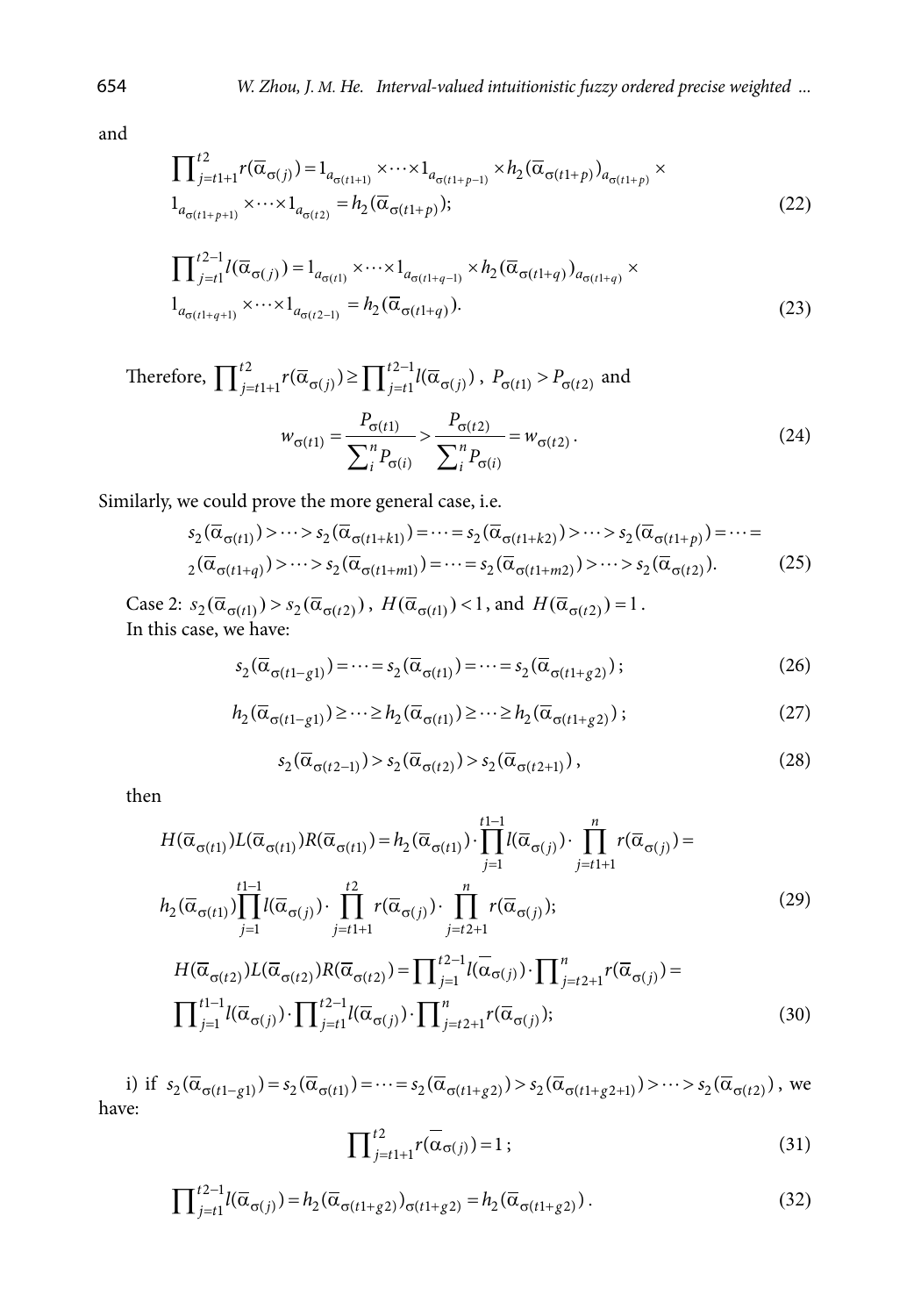Since 
$$
h_2(\overline{\alpha}_{\sigma(t1)}) \ge h_2(\overline{\alpha}_{\sigma(t1+g2)})
$$
, then

$$
H(\overline{\alpha}_{\sigma(t1)}) \cdot L(\overline{\alpha}_{\sigma(t1)}) \cdot R(\overline{\alpha}_{\sigma(t1)}) \ge H(\overline{\alpha}_{\sigma(t2)}) \cdot L(\overline{\alpha}_{\sigma(t2)}) \cdot R(\overline{\alpha}_{\sigma(t2)}) ; \qquad (33)
$$

$$
w_{\sigma(t1)} = \frac{P_{\sigma(t1)}}{\sum_{i}^{n} P_{\sigma(i)}} > \frac{P_{\sigma(t2)}}{\sum_{i}^{n} P_{\sigma(i)}} = w_{\sigma(t2)};
$$
\n(34)

ii) if  $s_2(\overline{\alpha}_{\sigma(t1-g1)}) = \cdots = s_2(\overline{\alpha}_{\sigma(t1+g2)}) > \cdots > s_2(\overline{\alpha}_{\sigma(t1+p)}) = \cdots = s_2(\overline{\alpha}_{\sigma(t1+q)}) > \cdots > s_2(\overline{\alpha}_{\sigma(t2)})$ , we have:

$$
h_2(\alpha_{\sigma(t1+p)}) \ge \dots \ge (\alpha_{\sigma(t1+q)})
$$
\n(35)

and

$$
\prod_{j=t1+1}^{t2} r(\overline{\alpha}_{\sigma(j)}) = 1_{a_{\sigma(t1+1)}} \times \cdots \times 1_{a_{\sigma(t1+p-1)}} \times h_2(\overline{\alpha}_{\sigma(t1+p)})_{a_{\sigma(t1+p)}} \times 1_{a_{\sigma(t1+p+1)}} \times \cdots \times 1_{a_{\sigma(t2)}} = h_2(\overline{\alpha}_{\sigma(t1+p)});
$$
\n(36)

$$
\prod_{j=t1}^{t2-1} l(\overline{\alpha}_{\sigma(j)}) = 1_{a_{\sigma(t1)}} \times \cdots \times 1_{a_{\sigma(t1+g2-1)}} \times h_2(\overline{\alpha}_{\sigma(t1+g2)})_{a_{\sigma(t1+g2)}} \times 1_{a_{\sigma(t1+g2+1)}} \times \cdots \times 1_{a_{\sigma(t1+g-1)}} \times h_2(\overline{\alpha}_{\sigma(t1+g)})_{a_{\sigma(t1+g)}} \times 1_{a_{\sigma(t2-1)}} = h_2(\overline{\alpha}_{\sigma(t1+g2)}) \cdot h_2(\overline{\alpha}_{\sigma(t1+g)}).
$$
\n(37)

Hence,  $h_2(\alpha_{\sigma(t1)}) \cdot \prod_{j=t}^{t2} r(\alpha_{\sigma(j)}) \ge \prod_{j=t1}^{t2-1} l(\alpha_{\sigma(j)})$ ,  $P_{\sigma(t1)} > P_{\sigma(t2)}$ , and

$$
w_{\sigma(t1)} = \frac{P_{\sigma(t1)}}{\sum_{i}^{n} P_{\sigma(i)}} > \frac{P_{\sigma(t2)}}{\sum_{i}^{n} P_{\sigma(i)}} = w_{\sigma(t2)}.
$$
 (38)

Similarly, we could prove the more general case, i.e.

$$
s_2(\overline{\alpha}_{\sigma(t1-g1)}) = \dots = s_2(\overline{\alpha}_{\sigma(t1)}) = \dots = s_2(\overline{\alpha}_{\sigma(t1+g2)}) > \dots > s_2(\overline{\alpha}_{\sigma(t1+k1)}) = \dots = s_2(\overline{\alpha}_{\sigma(t1+k2)}) > \dots > s_2(\overline{\alpha}_{\sigma(t1+p)}) = \dots = s_2(\overline{\alpha}_{\sigma(t1+mg)}) > \dots > s_2(\overline{\alpha}_{\sigma(t1+mg)}) = \dots = s_2(\overline{\alpha}_{\sigma(t1+mg)}) > \dots > s_2(\overline{\alpha}_{\sigma(t2)});
$$
\n(39)

(2) If  $\overline{\alpha}_{\sigma(t)} \sim \overline{\alpha}_{\sigma(t)}$ , then

$$
\overline{\alpha}_{\sigma(t1)} \sim \overline{\alpha}_{\sigma(t1+1)} \sim \cdots \sim \overline{\alpha}_{\sigma(t2)}; \tag{40}
$$

$$
s_2(\overline{\alpha}_{\sigma(t1)}) = s_2(\overline{\alpha}_{\sigma(t1+1)}) = \dots = s_2(\overline{\alpha}_{\sigma(t2)});
$$
\n(41)

$$
h_2(\overline{\alpha}_{\sigma(t1)}) = h_2(\overline{\alpha}_{\sigma(t1+1)}) = \dots = h_2(\overline{\alpha}_{\sigma(t2)})
$$
\n(42)

and

$$
S(\overline{\alpha}_{\sigma(t1)}) = S(\overline{\alpha}_{\sigma(t2)}); \tag{43}
$$

$$
H(\overline{\alpha}_{\sigma(t1)}) = h_2(\overline{\alpha}_{\sigma(t1)}) = H(\overline{\alpha}_{\sigma(t2)}) = h_2(\overline{\alpha}_{\sigma(t2)});
$$
\n(44)

Since  $\overline{\alpha}_{\sigma(t1)} = \overline{\alpha}_{\sigma(t1+1)} = \cdots = \overline{\alpha}_{\sigma(t2)}$  and  $s_2(\overline{\alpha}_{\sigma(t1)}) = s_2(\overline{\alpha}_{\sigma(t1+1)}) = \cdots = s_2(\overline{\alpha}_{\sigma(t2)})$ , we have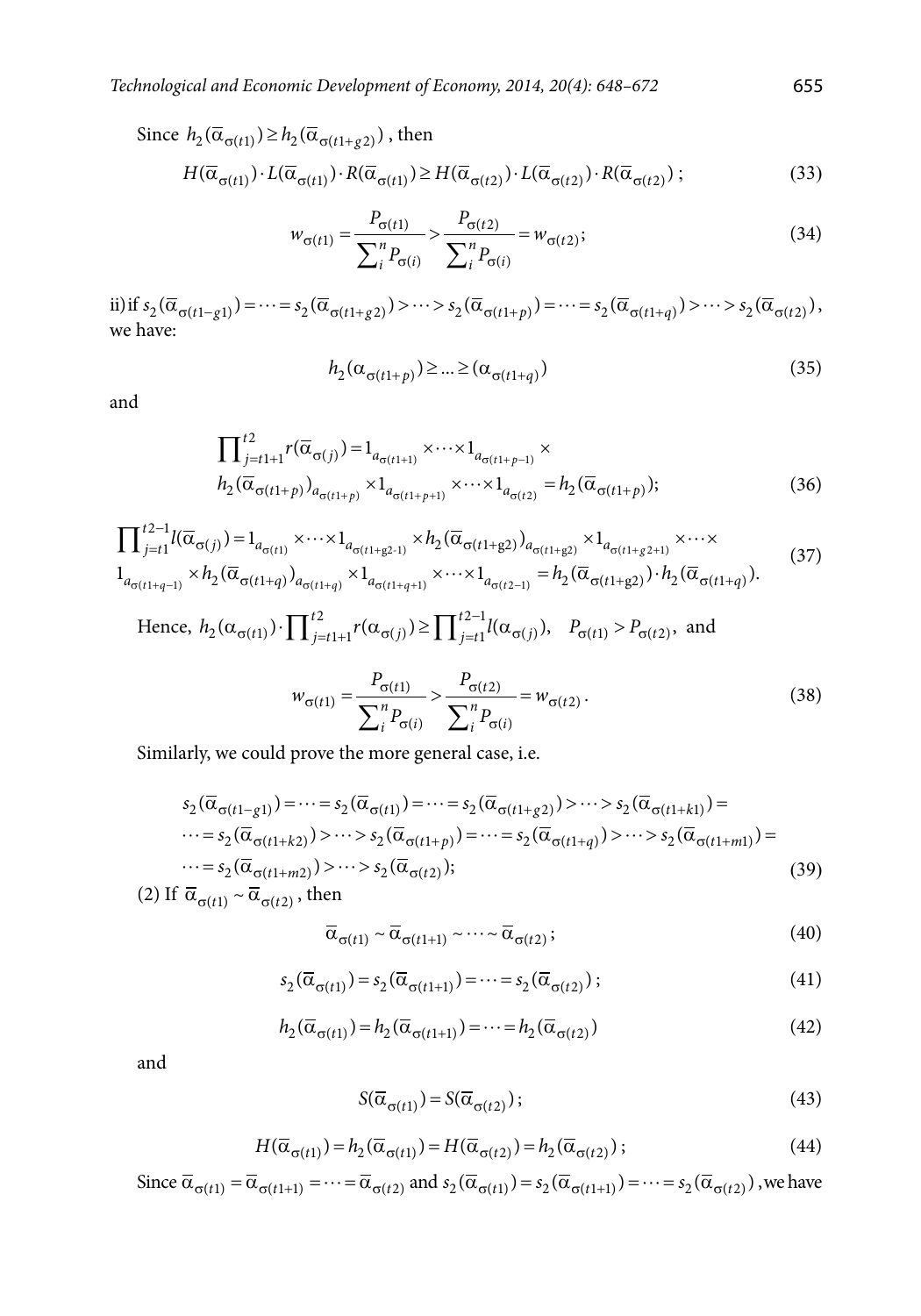656 *W. Zhou, J*. *M. He. Interval-valued intuitionistic fuzzy ordered precise weighted ...*

$$
l(\overline{\alpha}_{\sigma(t1)}) = l(\overline{\alpha}_{\sigma(t1+1)}) = \dots = l(\overline{\alpha}_{\sigma(t2-)}) = 1;
$$
\n(45)

$$
r(\overline{\alpha}_{\sigma(t1+1)}) = r(\overline{\alpha}_{\sigma(t1+2)}) = \dots = r(\overline{\alpha}_{\sigma(t2)}) = 1,
$$
\n(46)

then

$$
L(\overline{\alpha}_{\sigma(t2)}) = \prod_{j=1}^{t2-1} l(\overline{\alpha}_{\sigma(j)}) = \prod_{j=1}^{t1-1} l(\overline{\alpha}_{\sigma(j)}) \cdot \prod_{j=t1}^{t2-1} l(\overline{\alpha}_{\sigma(j)}) = L(\overline{\alpha}_{\sigma(t1)});
$$
(47)

$$
R(\overline{\alpha}_{\sigma(t1)}) = \prod_{j=t1+1}^{n} r(\overline{\alpha}_{\sigma(j)}) = \prod_{j=t1+1}^{t2} r(\overline{\alpha}_{\sigma(j)}) \cdot \prod_{j=t2+1}^{n} r(\overline{\alpha}_{\sigma(j)}) = R(\overline{\alpha}_{\sigma(t2)})
$$
\n(48)

Hence,  $P_{\sigma(t1)} = P_{\sigma(t2)}$  and  $w_{\sigma(t1)} = \frac{r_{\sigma(t1)}}{\sum n_{\sigma}} = \frac{r_{\sigma(t2)}}{\sum n_{\sigma}} = w_{\sigma}$ σ(i)  $\angle$ <sub>i</sub> <sup>r</sup>σ  $=\frac{6(t)}{t}$  =  $\frac{6(t)}{t}$  =  $\sum_{i}^{n}P_{\sigma(i)}$   $\sum$  $(t1)$   $\qquad \qquad$   $\qquad$   $\qquad$   $\sigma(t2)$  $\tau(t1) = \frac{-\frac{1}{2} m \pi}{\sum n_{\pi}} = -\frac{w_{\sigma(t2)}}{\sum n_{\pi}}$  $(i)$   $\angle_i$ <sup>1</sup> $\sigma(i)$  $t1)$   $\sigma(t)$  $\tau(t)$  -  $\frac{1}{\sum n_p}$  -  $\frac{1}{\sum n_p}$  -  $w_{\sigma(t)}$  $i^{I}$   $\sigma(i)$   $\qquad \qquad \angle_{i}{}^{I}$   $\sigma(i)$  $P_{\sigma(t1)}$   $P_{\sigma(t2)}$  $W_{\sigma(t1)} = \frac{W_{\sigma(t1)}}{W_{\sigma(t2)}} = \frac{W_{\sigma(t2)}}{W_{\sigma(t1)}} = W_{\sigma(t2)}$  $P_{\sigma(i)}$   $\sum_{i}^{n} P_{i}$ .

Thus the proof is completed.

Theorem 1 indicates that the PWD method could put different weights into different IIFNs, just based on their score value and accuracy degree, which also demonstrates the monotonicity.

**Theorem 2**. (Scale-invariance) Assume that  $\overline{\alpha}_i = (\overline{[a_i, b_i]}, [c_i, d_i])$   $(i = 1, 2, \dots, n)$  is a collection of IIFNs,  $\overline{\alpha}_{\sigma(i)}$  is a permutation of  $\overline{\alpha}_i$  such that  $\overline{\alpha}_{\sigma(i-1)} \ge \overline{\alpha}_{\sigma(i)}$ ,  $\overline{\alpha}_{\sigma(t1)}$  and  $\overline{\alpha}_{\sigma(t2)}$ ( $t1 < t2$ ) are any two IIFNs in  $\bar{\alpha}_{\sigma(i)}$ ,  $w = (w_{\sigma(1)}, w_{\sigma(2)}, \dots, w_{\sigma(n)})$  is precise weight vector of IIFNs  $\overline{\alpha}_{\sigma(i)}$ , and  $ti, tj \in \{t1, t1+1, \dots, t2\}$ , then

(1) if 
$$
s_2(\overline{\alpha}_{\sigma(t1)}) > s_2(\overline{\alpha}_{\sigma(t1+1)}) > \cdots > s_2(\overline{\alpha}_{\sigma(t2)})
$$
, then  $\frac{w_{\sigma(ti)}}{w_{\sigma(tj)}} = \frac{s_2(\overline{\alpha}_{\sigma(ti)})}{s_2(\overline{\alpha}_{\sigma(tj)})}$ ;  
\n(2) if  $s_2(\overline{\alpha}_{\sigma(t1)}) = s_2(\overline{\alpha}_{\sigma(t1+1)}) = \cdots = s_2(\overline{\alpha}_{\sigma(t2)})$ , then  $\frac{w_{\sigma(ti)}}{w_{\sigma(tj)}} = \frac{h_2(\overline{\alpha}_{\sigma(ti)})}{h_2(\overline{\alpha}_{\sigma(tj)})}$ .

**Proof.** For any IIFNs  $\overline{\alpha}_{\sigma(ti)}$  and  $\overline{\alpha}_{\sigma(ti)}$ , we proof (1) and (2) as follows:

(1) If  $s_2(\overline{\alpha}_{\sigma(t1)}) > s_2(\overline{\alpha}_{\sigma(t1+1)}) > \cdots > s_2(\overline{\alpha}_{\sigma(t2)})$ ,  $s_2(\overline{\alpha}_{\sigma(t1-1)}) > s_2(\overline{\alpha}_{\sigma(t1)})$ , and  $s_2(\overline{\alpha}_{\sigma(t2)}) > s_2(\overline{\alpha}_{\sigma(t2+1)})$ , we have:

$$
H(\overline{\alpha}_{\sigma(t1)}) = H(\overline{\alpha}_{\sigma(t1+1)}) = \dots = H(\overline{\alpha}_{\sigma(t2)}) = 1; \tag{49}
$$

$$
L(\overline{\alpha}_{\sigma(t1)}) = L(\overline{\alpha}_{\sigma(t1+1)}) = \dots = L(\overline{\alpha}_{\sigma(t2)}) = \prod_{j=1}^{t1-1} l(\overline{\alpha}_{\sigma(j)});
$$
\n(50)

$$
R(\overline{\alpha}_{\sigma(t1)}) = R(\overline{\alpha}_{\sigma(t1+1)}) = \dots = R(\overline{\alpha}_{\sigma(t2)}) = \prod_{j=t2+1}^{n} r(\overline{\alpha}_{\sigma(j)}),
$$
\n(51)

then

$$
\frac{w_{\sigma(it)}}{w_{\sigma(tj)}} = \frac{P_{\sigma(it)}}{P_{\sigma(tj)}} = \frac{s_2(\overline{\alpha}_{\sigma(it)})}{s_2(\overline{\alpha}_{\sigma(tj)})}, i, j = t1, t1+1, \dots, t2.
$$
\n(52)

If 
$$
s_2(\overline{\alpha}_{\sigma(t1)}) > s_2(\overline{\alpha}_{\sigma(t1+1)}) > \cdots > s_2(\overline{\alpha}_{\sigma(t2)})
$$
,  $s_2(\overline{\alpha}_{\sigma(t1-1)}) > s_2(\overline{\alpha}_{\sigma(t1)})$ ,  
 $s_2(\overline{\alpha}_{\sigma(t2)}) = s_2(\overline{\alpha}_{\sigma(t2+1)})$ , we have:

$$
H(\overline{\alpha}_{\sigma(t1)}) = H(\overline{\alpha}_{\sigma(t1+1)}) = \dots = H(\overline{\alpha}_{\sigma(t2-1)}) = 1;
$$
\n(53)

$$
H(\overline{\alpha}_{\sigma(t2)}) = h_2(\overline{\alpha}_{\sigma(t2)}); \tag{54}
$$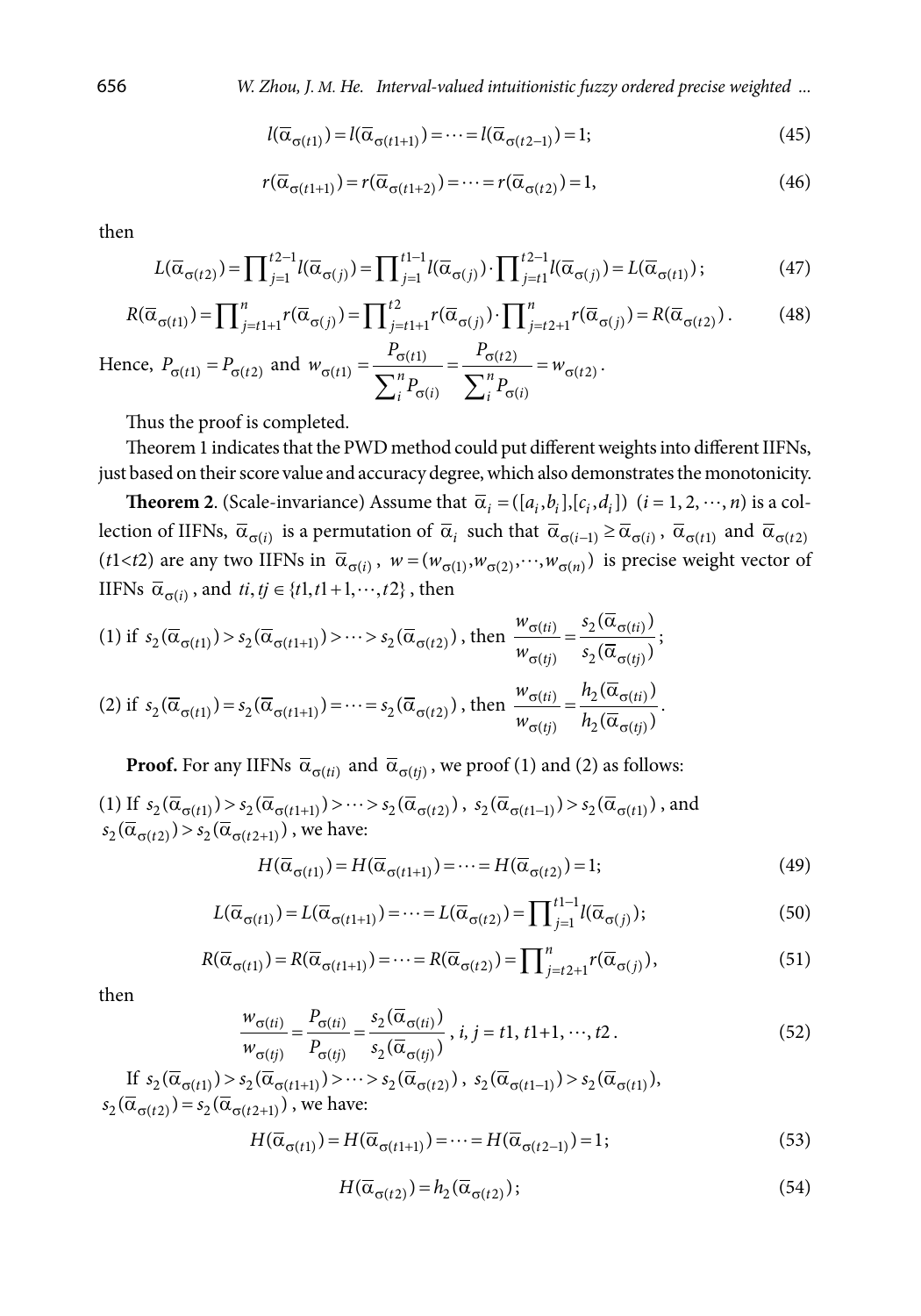*Technological and Economic Development of Economy, 2014, 20(4): 648–672* 657

$$
L(\overline{\alpha}_{\sigma(t1)}) = L(\overline{\alpha}_{\sigma(t1+1)}) = \dots = L(\overline{\alpha}_{\sigma(t2)}) = \prod_{j=1}^{t1-1} l(\overline{\alpha}_{\sigma(j)});
$$
\n(55)

$$
R(\overline{\alpha}_{\sigma(t1)}) = R(\overline{\alpha}_{\sigma(t1+1)}) = \dots = R(\overline{\alpha}_{\sigma(t2-1)}) = h_2(\overline{\alpha}_{\sigma(t2)}) \cdot \prod_{j=t2+1}^{n} r(\overline{\alpha}_{\sigma(j)});
$$
(56)

$$
R(\overline{\alpha}_{\sigma(t2)}) = \prod_{j=t2+1}^{n} r(\overline{\alpha}_{\sigma(j)}),
$$
\n(57)

then

$$
\frac{w_{\sigma(ii)}}{w_{\sigma(tj)}} = \frac{P_{\sigma(ii)}}{P_{\sigma(tj)}} = \frac{s_2(\overline{\alpha}_{\sigma(ii)})}{s_2(\overline{\alpha}_{\sigma(tj)})}, \quad i, j = t1, t1+1, \dots, t2. \tag{58}
$$

We could similarly prove other two cases, such as:

i) 
$$
s_2(\overline{\alpha}_{\sigma(t1)}) > s_2(\overline{\alpha}_{\sigma(t1+1)}) > \cdots > s_2(\overline{\alpha}_{\sigma(t2)})
$$
,  $s_2(\overline{\alpha}_{\sigma(t1-1)}) = s_2(\overline{\alpha}_{\sigma(t1)})$ , and  
\n $s_2(\overline{\alpha}_{\sigma(t1-1)}) > s_2(\overline{\alpha}_{\sigma(t1)})$ ;  
\nii)  $s_2(\overline{\alpha}_{\sigma(t1)}) > s_2(\overline{\alpha}_{\sigma(t1+1)}) > \cdots > s_2(\overline{\alpha}_{\sigma(t2)})$ ,  $s_2(\overline{\alpha}_{\sigma(t1-1)}) = s_2(\overline{\alpha}_{\sigma(t1)})$ , and  
\n $s_2(\overline{\alpha}_{\sigma(t1-1)}) = s_2(\overline{\alpha}_{\sigma(t1)})$ .  
\n(2) If  $s_2(\overline{\alpha}_{\sigma(t1)}) = s_2(\overline{\alpha}_{\sigma(t1+1)}) = \cdots = s_2(\overline{\alpha}_{\sigma(t2)})$ ,  $s_2(\overline{\alpha}_{\sigma(t1-1)}) > s_2(\overline{\alpha}_{\sigma(t1)})$ , and  
\n $s_2(\overline{\alpha}_{\sigma(t2)}) > s_2(\overline{\alpha}_{\sigma(t2+1)})$ , we have:  
\n $H(\overline{\alpha}_{\sigma(i)}) = h_2(\overline{\alpha}_{\sigma(i)})$ ,  $i = t1, t1+1, \cdots, t2$ ;  
\n(59)

$$
L(\overline{\alpha}_{\sigma(t1)}) = L(\overline{\alpha}_{\sigma(t1+1)}) = \dots = L(\overline{\alpha}_{\sigma(t2)}) = h_2(\overline{\alpha}_{\sigma(t1)}) \cdot \prod_{j=1}^{t1-1} l(\overline{\alpha}_{\sigma(j)}) ;
$$
 (60)

$$
R(\overline{\alpha}_{\sigma(t1)}) = R(\overline{\alpha}_{\sigma(t1+1)}) = \dots = R(\overline{\alpha}_{\sigma(t2)}) = h_2(\overline{\alpha}_{\sigma(t2)}) \cdot \prod_{j=t2+1}^{n} r(\overline{\alpha}_{\sigma(j)}) ,
$$
 (61)

then

$$
\frac{w_{\sigma(ii)}}{w_{\sigma(tj)}} = \frac{P_{\sigma(it)}}{P_{\sigma(tj)}} = \frac{h_2(\overline{\alpha}_{\sigma(it)})}{h_2(\overline{\alpha}_{\sigma(tj)})}, \ i, j = t1, t1+1, \dots, t2 \dots \tag{62}
$$

We could similarly prove other three cases, i.e.

i) 
$$
s_2(\overline{\alpha}_{\sigma(t1)}) = \cdots = s_2(\overline{\alpha}_{\sigma(t2)}), s_2(\overline{\alpha}_{\sigma(t1-)})>s_2(\overline{\alpha}_{\sigma(t1)}), s_2(\overline{\alpha}_{\sigma(t2)})=s_2(\overline{\alpha}_{\sigma(t2+1)});
$$

$$
\text{ii)} \quad s_2(\overline{\alpha}_{\sigma(t1)}) = \dots = s_2(\overline{\alpha}_{\sigma(t2)}), \ s_2(\overline{\alpha}_{\sigma(t1-)} ) = s_2(\overline{\alpha}_{\sigma(t1)}), \ s_2(\overline{\alpha}_{\sigma(t2)}) = s_2(\overline{\alpha}_{\sigma(t2+1)});
$$

iii) 
$$
s_2(\overline{\alpha}_{\sigma(t1)}) = \cdots = s_2(\overline{\alpha}_{\sigma(t2)})
$$
,  $s_2(\overline{\alpha}_{\sigma(t1-)} ) = s_2(\overline{\alpha}_{\sigma(t1)})$ ,  $s_2(\overline{\alpha}_{\sigma(t2)}) > s_2(\overline{\alpha}_{\sigma(t2+1)})$ .

Thus the proof is completed.

**Example 1.** Let  $\overline{\alpha}_1 = ( [0.1, 0.8], [0.1, 0.2])$ ,  $\overline{\alpha}_2 = ( [0.1, 0.7], [0.1, 0.2])$ ,  $\overline{\alpha}_3 = ( [0.3, 0.6], [0.2, 0.3])$ ,  $\bar{\alpha}_4 = ([0.2, 0.6], [0.1, 0.3])$  and  $\bar{\alpha}_5 = ([0.2, 0.5], [0.1, 0.4])$  be five interval-valued intuitionistic fuzzy numbers (IIFNs) expressed by five DMs (decision makers). To aggregate these attribute values and reflect DMs' preference, we calculate DMs' weights used the prioritized weighted (Xu, Sun 2011) and PWD methods respectively as follows.

According to Eqs (2) and (3), we have:

$$
s_2(\overline{\alpha}_1) = 0.65 \; , \; h_2(\overline{\alpha}_1) = 0.30 \; , \; s_2(\overline{\alpha}_2) = 0.625 \; , \; h_2(\overline{\alpha}_2) = 0.275 \; , \; s_2(\overline{\alpha}_3) = 0.60 \; ;
$$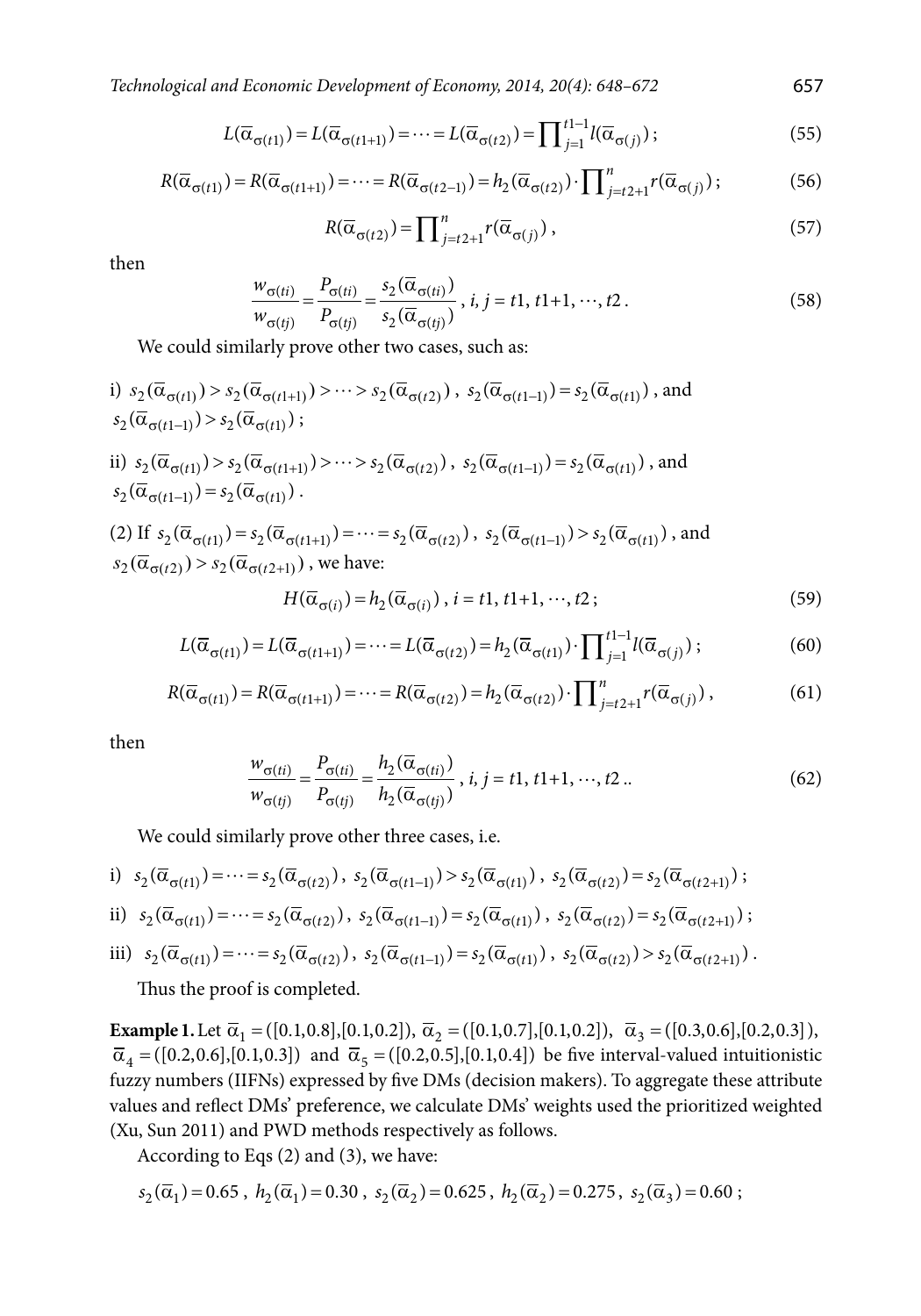$h_2(\overline{\alpha}_3) = 0.35$ ,  $s_2(\overline{\alpha}_4) = 0.60$ ,  $h_2(\overline{\alpha}_4) = 0.30$ ,  $s_2(\overline{\alpha}_5) = 0.55$ ,  $h_2(\overline{\alpha}_5) = 0.30$ , then  $s_2(\overline{\alpha}_1) > s_2(\overline{\alpha}_2) > s_2(\overline{\alpha}_3) = s_2(\overline{\alpha}_4) > s_2(\overline{\alpha}_5)$  and  $\overline{\alpha}_1 > \overline{\alpha}_2 > \overline{\alpha}_3 > \overline{\alpha}_4 > \overline{\alpha}_5$ .

1. If we use the prioritized weighted method to calculate, then we have:

$$
V_0 = 1, V_1 = s_2(\overline{\alpha}_1) = 0.65, V_2 = s_2(\overline{\alpha}_4) = 0.60;
$$
  

$$
V_3 = s_2(\overline{\alpha}_3) = 0.60, V_4 = s_2(\overline{\alpha}_4) = 0.60, V_5 = s_2(\overline{\alpha}_5) = 0.55.
$$

Therefore,

$$
T_1 = V_0 = 1, \ T_2 = \prod_{k=1}^1 V_{\sigma(k)} = V_{\sigma(1)} = 0.65, \ T_3 = \prod_{k=1}^2 V_{\sigma(k)} = 0.39;
$$
  

$$
T_4 = \prod_{k=1}^3 V_{\sigma(k)} = 0.234, \ T_5 = \prod_{k=1}^4 V_{\sigma(k)} = 0.1278
$$

and

and  
\n
$$
w_1(\overline{\alpha}_{\sigma(1)}) = \frac{T_1}{\sum_{i=1}^5 T_i} = 0.4148, w_1(\overline{\alpha}_{\sigma(2)}) = \frac{T_2}{\sum_{i=1}^5 T_i} = 0.2696, w_1(\overline{\alpha}_{\sigma(3)}) = \frac{T_3}{\sum_{i=1}^5 T_i} = 0.1618;
$$
\n
$$
w_1(\overline{\alpha}_{\sigma(4)}) = \frac{T_4}{\sum_{i=1}^5 T_i} = 0.1008, w_1(\overline{\alpha}_{\sigma(5)}) = \frac{T_5}{\sum_{i=1}^5 T_i} = 0.0530.
$$

Thus,

$$
\left(w_1(\overline{\alpha}_{\sigma(1)}), w_1(\overline{\alpha}_{\sigma(2)}), w_1(\overline{\alpha}_{\sigma(3)}), w_1(\overline{\alpha}_{\sigma(4)}), w_1(\overline{\alpha}_{\sigma(5)})\right) = (0.4148, 0.2696, 0.1618, 0.1008, 0.0530).
$$

Furthermore, we have  $w_1(\overline{\alpha}_{\sigma(1)}) > w_1(\overline{\alpha}_{\sigma(2)}) > w_1(\overline{\alpha}_{\sigma(3)}) > w_1(\overline{\alpha}_{\sigma(4)}) > w_1(\overline{\alpha}_{\sigma(5)})$  which reflects the monotonicity and DMs' preference, but the scale-invariance.

2. If we use the PWD method to calculate, then we have  
\n
$$
\left(S(\overline{\alpha}_{\sigma(1)}), S(\overline{\alpha}_{\sigma(2)}), S(\overline{\alpha}_{\sigma(3)}), S(\overline{\alpha}_{\sigma(4)}), S(\overline{\alpha}_{\sigma(5)})\right) = (0.65, 0.625, 0.60, 0.60, 0.55);
$$
\n
$$
\left(H(\overline{\alpha}_{\sigma(1)}), H(\overline{\alpha}_{\sigma(2)}), H(\overline{\alpha}_{\sigma(3)}), H(\overline{\alpha}_{\sigma(4)}), H(\overline{\alpha}_{\sigma(5)})\right) = (1.00, 1.00, 0.35, 0.30, 1.00);
$$
\n
$$
\left(L(\overline{\alpha}_{\sigma(1)}), L(\overline{\alpha}_{\sigma(2)}), L(\overline{\alpha}_{\sigma(3)}), L(\overline{\alpha}_{\sigma(4)}), L(\overline{\alpha}_{\sigma(5)})\right) = (1.00, 1.00, 1.00, 1.00, 0.30);
$$
\n
$$
\left(R(\overline{\alpha}_{\sigma(1)}), R(\overline{\alpha}_{\sigma(2)}), R(\overline{\alpha}_{\sigma(3)}), R(\overline{\alpha}_{\sigma(4)}), R(\overline{\alpha}_{\sigma(5)})\right) = (0.35, 0.35, 1.00, 1.00, 1.00).
$$
\nTherefore,

$$
\left(P(\overline{\alpha}_{\sigma(1)}), P(\overline{\alpha}_{\sigma(2)}), P(\overline{\alpha}_{\sigma(3)}), P(\overline{\alpha}_{\sigma(4)}), P(\overline{\alpha}_{\sigma(5)})\right) = (0.2275, 0.2188, 0.2100, 0.1800, 0.1650);
$$
  

$$
\left(w(\overline{\alpha}_{\sigma(1)}), w(\overline{\alpha}_{\sigma(2)}), w(\overline{\alpha}_{\sigma(3)}), w(\overline{\alpha}_{\sigma(4)}), w(\overline{\alpha}_{\sigma(5)})\right) = (0.2272, 0.2185, 0.2097, 0.1798, 0.1648).
$$

Furthermore, we have  $w(\overline{\alpha}_{\sigma(1)}) > w(\overline{\alpha}_{\sigma(2)}) > w(\overline{\alpha}_{\sigma(3)}) > w(\overline{\alpha}_{\sigma(4)}) > w(\overline{\alpha}_{\sigma(5)})$  and

$$
\frac{w(\overline{\alpha}_{\sigma(1)})}{w(\overline{\alpha}_{\sigma(2)})} = \frac{s_2(\overline{\alpha}_{\sigma(1)})}{s_2(\overline{\alpha}_{\sigma(2)})} = 1.0400 \ , \ \frac{w(\overline{\alpha}_{\sigma(3)})}{w(\overline{\alpha}_{\sigma(4)})} = \frac{h_2(\overline{\alpha}_{\sigma(3)})}{h_2(\overline{\alpha}_{\sigma(4)})} = 1.667,
$$

which reflects the monotonicity, DMs' preference and scale-invariance. For the third property, the calculation weight of size and proportion by PWD method is similar to that by IIFN this also is the advantage in comparison to prioritized weighted method and other weighted methods.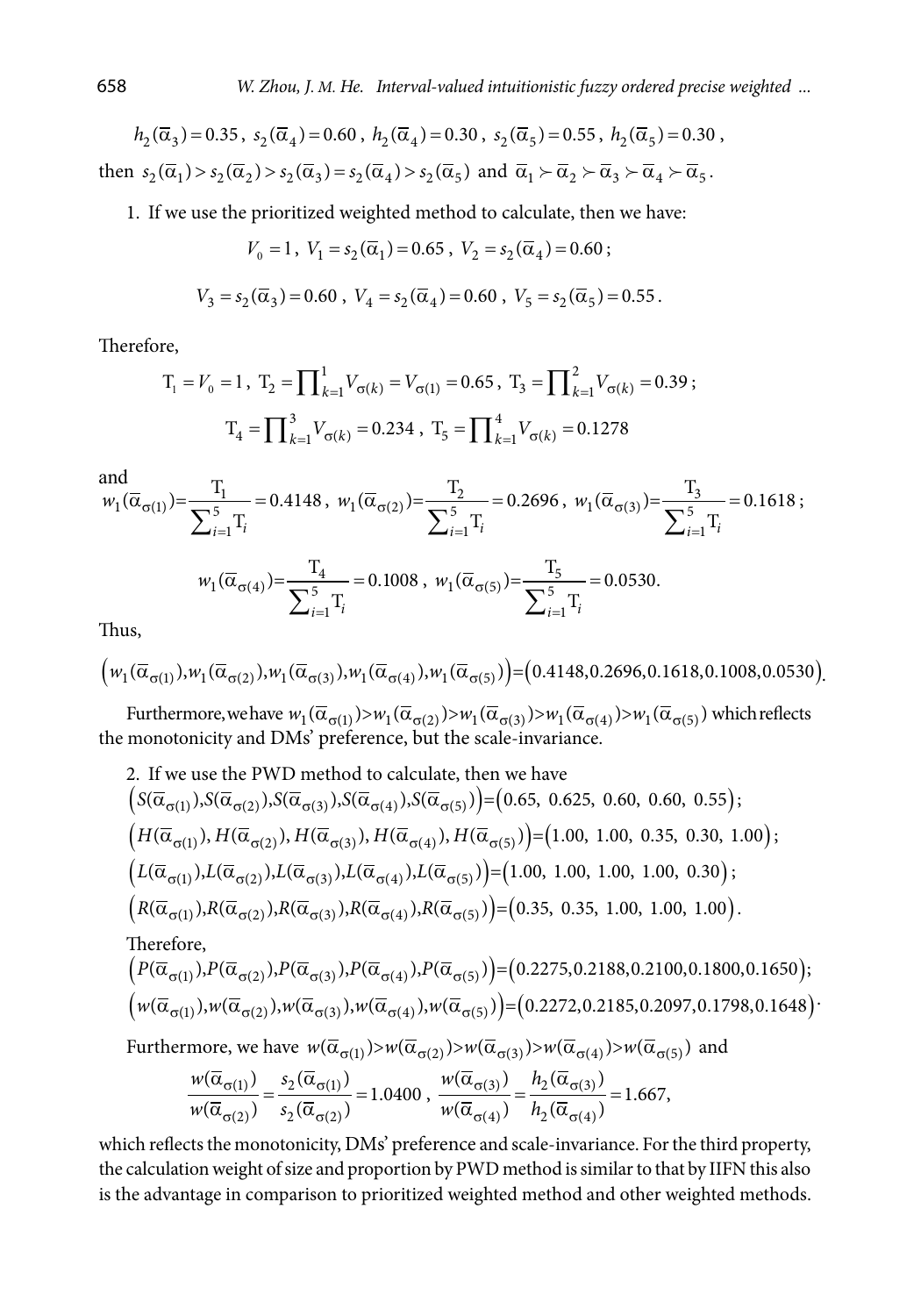## **3. Interval-valued intuitionistic fuzzy ordered precise weighted aggregation operators**

Based on Definition 4, we give the definitions of IIFOPWA and IIFOPWG as follows:

**Definition 6.** Let  $\overline{\alpha}_i = (\overline{[a_i, b_i]}, [c_i, d_i])$   $(i = 1, 2, \dots, n)$  be a collection of IIFNs, interval-valued intuitionistic fuzzy order precise weighted averaging (IIFOPWA) operator and the interval-valued intuitionistic fuzzy order precise weighted geometric (IIFOPWG) operator are defined as follows:

$$
IIFOPWA(\overline{\alpha}_1, \overline{\alpha}_2, \cdots, \overline{\alpha}_n) = w_{\sigma(1)}\overline{\alpha}_{\sigma(1)} \oplus w_{\sigma(2)}\overline{\alpha}_{\sigma(2)} \oplus \cdots \oplus w_{\sigma(n)}\overline{\alpha}_{\sigma(n)};
$$
(63)

$$
\text{IIFOPWG}(\overline{\alpha}_1, \overline{\alpha}_2, \cdots, \overline{\alpha}_n) = \overline{\alpha}_{\sigma(1)}^{w_{\sigma(1)}} \otimes \overline{\alpha}_{\sigma(2)}^{w_{\sigma(2)}} \otimes \cdots \otimes \overline{\alpha}_{\sigma(n)}^{w_{\sigma(n)}},
$$
\n(64)

where  $(\overline{\alpha}_{\sigma(1)}, \overline{\alpha}_{\sigma(2)}, \dots, \overline{\alpha}_{\sigma(n)})$  is a permutation of  $(\overline{\alpha}_1, \overline{\alpha}_2, \dots, \overline{\alpha}_n)$  such that  $\overline{\alpha}_{\sigma(i-1)} \ge \overline{\alpha}_{\sigma(i)}$ , and  $(w_{\sigma(1)}, w_{\sigma(2)}, \dots, w_{\sigma(n)})$  is precise weight vector of  $\overline{\alpha}_i$ .

In the following, we discuss the relationships and properties of two developed interval-valued intuitionistic fuzzy aggregation operators.

**Theorem 3**. Let  $\overline{\alpha}_i = (\left[a_i, b_i\right], \left[c_i, d_i\right])$   $(i = 1, 2, \dots, n)$  be a collection of IIFNs,  $(w_{\sigma(1)}, w_{\sigma(2)}, \dots, w_{\sigma(n)})$  is precise weight vector of  $\overline{\alpha}_i$ , and  $w=(w_1, w_2, \dots, w_n)$  is a reduction permutation of  $(w_{\sigma(1)}, w_{\sigma(2)}, \dots, w_{\sigma(n)})$ , then

$$
IIFOPWA(\overline{\alpha}_1, \overline{\alpha}_2, \cdots, \overline{\alpha}_n) = IIFWA(\overline{\alpha}_1, \overline{\alpha}_2, \cdots, \overline{\alpha}_n);
$$
\n(65)

$$
IIFOPWG(\overline{\alpha}_1, \overline{\alpha}_2, \cdots, \overline{\alpha}_n) = IIFWG(\overline{\alpha}_1, \overline{\alpha}_2, \cdots, \overline{\alpha}_n).
$$
 (66)

**Proof.**  $(\overline{\alpha}_{\sigma(1)}, \overline{\alpha}_{\sigma(2)}, \dots, \overline{\alpha}_{\sigma(n)})$  is a permutation of  $(\overline{\alpha}_1, \overline{\alpha}_2, \dots, \overline{\alpha}_n)$ , based on Theorem 1, we have  $(w_{\sigma(1)}, w_{\sigma(2)}, \dots, w_{\sigma(n)})$  is a permutation of  $(w_1, w_2, \dots, w_n)$  such that  $w_{\sigma(i-1)} \geq w_{\sigma(i)}$ for  $i = 2, 3, \dots, n$ . Thus,  $(w_{\sigma(1)} \overline{\alpha}_{\sigma(1)}, w_{\sigma(1)} \overline{\alpha}_{\sigma(2)}, \dots, w_{\sigma(1)} \overline{\alpha}_{\sigma(n)})$  is also a permutation of  $(w_1\overline{\alpha}_1, w_2\overline{\alpha}_2, \dots, w_n\overline{\alpha}_n)$  such that  $w_{\sigma(i-1)}\overline{\alpha}_{\sigma(i-1)} \geq w_{\sigma(i)}\overline{\alpha}_{\sigma(i)}$ , then

$$
w_{\sigma(1)}\overline{\alpha}_{\sigma(1)} \oplus w_{\sigma(2)}\overline{\alpha}_{\sigma(2)} \oplus \cdots \oplus w_{\sigma(n)}\overline{\alpha}_{\sigma(n)} = w_1\overline{\alpha}_1 \oplus w_2\overline{\alpha}_2 \oplus \cdots \oplus w_n\overline{\alpha}_n.
$$
 (67)

Therefore,

$$
IIFOPWA(\overline{\alpha}_1, \overline{\alpha}_2, \cdots, \overline{\alpha}_n) = IIFWA(\overline{\alpha}_1, \overline{\alpha}_2, \cdots, \overline{\alpha}_n).
$$
 (68)

Similarly, we have:

$$
IIFOPWG(\overline{\alpha}_1, \overline{\alpha}_2, \cdots, \overline{\alpha}_n) = IIFWG(\overline{\alpha}_1, \overline{\alpha}_2, \cdots, \overline{\alpha}_n).
$$
\n(69)

Thus the proof is completed.

**Theorem 4.** Let  $\overline{\alpha}_i = ([a_i, b_i], [c_i, d_i])$   $(i = 1, 2, \dots, n)$  be a collection of IIFNs, then IIFOPWA operator aggregated value is also an IIFN, and

$$
\text{IIFOPWA}(\overline{\alpha}_{1}, \overline{\alpha}_{2}, \cdots, \overline{\alpha}_{n}) = w_{\sigma(1)} \overline{\alpha}_{\sigma(1)} \oplus w_{\sigma(2)} \overline{\alpha}_{\sigma(2)} \oplus \cdots \oplus w_{\sigma(n)} \overline{\alpha}_{\sigma(n)} =
$$
\n
$$
\left( \left[ 1 - \prod_{i=1}^{n} (1 - a_{\sigma(i)})^{w_{\sigma(i)}}, 1 - \prod_{i=1}^{n} (1 - b_{\sigma(i)})^{w_{\sigma(i)}} \right], \left[ \prod_{i=1}^{n} c_{\sigma(i)}^{w_{\sigma(i)}}, \prod_{i=1}^{n} d_{\sigma(i)}^{w_{\sigma(i)}} \right], \quad (70)
$$
\nwhere  $(w_{\sigma(1)}, w_{\sigma(2)}, \cdots, w_{\sigma(n)})$  is precise weight vector of  $\overline{\alpha}_{i}$ .

**Proof.** Based on Theorem 3, we can get:

$$
IIFOPWA(\overline{\alpha}_1, \overline{\alpha}_2, \cdots, \overline{\alpha}_n) = IIFWA(\overline{\alpha}_1, \overline{\alpha}_2, \cdots, \overline{\alpha}_n).
$$
\n(71)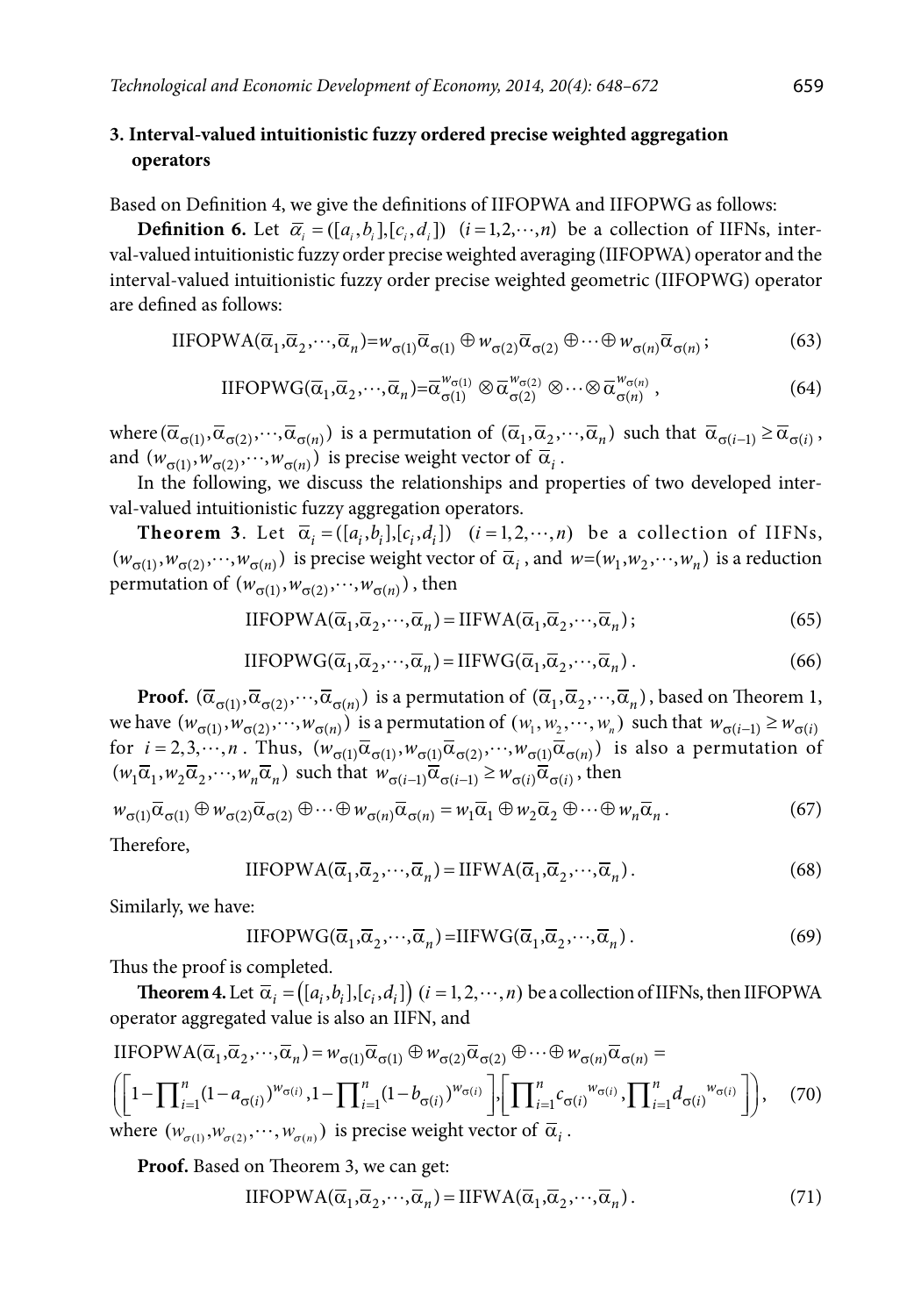Similar to the proof of IIFWA operator (Xu 2007b), we can get Theorem 4 easily.

**Theorem 5.** (Boundness) Let  $\overline{\alpha}_i = ([a_i, b_i], [c_i, d_i])$   $(i = 1, 2, \dots, n)$  be a collection of IIFNs, and  $(w_{\sigma(1)}, w_{\sigma(2)}, \dots, w_{\sigma(n)})$  is precise weight vector of  $\overline{\alpha}_i$ . If

$$
\overline{\alpha}^{-} = \left( \left[ \min_{i} \{a_i\}, \min_{i} \{b_i\} \right], \left[ \max_{i} \{c_i\}, \max_{i} \{d_i\} \right] \right); \tag{72}
$$

$$
\overline{\alpha}^{+} = \left( \left[ \max_{i} \{ a_{i} \}, \max_{i} \{ b_{i} \} \right], \left[ \min_{i} \{ c_{i} \}, \min_{i} \{ d_{i} \} \right] \right), \tag{73}
$$

then

$$
\overline{\alpha}^{-} \le \text{IIFOPWA}(\overline{\alpha}_{1}, \overline{\alpha}_{2}, \cdots, \overline{\alpha}_{n}) \le \overline{\alpha}^{+}.
$$
\n(74)

**Proof.** Since  $\min\{a_i\} \le a_i \le \max\{a_i\}$ ,  $\min\{b_i\} \le b_i \le \max\{b_i\}$ ,  $\min_i\{c_i\} \le c_i \le \max_i\{c_i\}$ and  $\min_i \{d_i\} \leq d_i \leq \max_i \{d_i\}$ , for all *i*, then

$$
1 - \prod_{i=1}^{n} (1 - a_{\sigma(i)})^{w_{\sigma(i)}} \ge 1 - \prod_{i=1}^{n} (1 - \min_{i} \{a_i\})^{w_{\sigma(i)}} =
$$
  

$$
1 - \left(1 - \min_{i} \{a_i\}\right)^{\sum_{i=1}^{n} w_{\sigma(i)}} = \min_{i} \{a_i\};
$$
 (75)

$$
\prod_{i=1}^n c_{\sigma(i)}^{w_{\sigma(i)}} \ge \prod_{i=1}^n \left( \min_i \{c_i\} \right)^{w_{\sigma(i)}} = \left( \min_i \{c_i\} \right)^{\sum_{i=1}^n w_{\sigma(i)}} = \min_i \{c_i\} \ . \tag{76}
$$

Similarly, we have:

$$
1 - \prod_{i=1}^{n} (1 - a_{\sigma(i)})^{w_{\sigma(i)}} \le \max_{i} \{a_i\};
$$
\n(77)

$$
\prod_{i=1}^{n} c_{\sigma(i)}^{w_{\sigma(i)}} \le \max_{i} \{c_i\};\tag{78}
$$

$$
\min_{i} \{b_{i}\} \leq 1 - \prod_{i=1}^{n} (1 - b_{\sigma(i)})^{w_{\sigma(i)}} \leq \max_{i} \{b_{i}\};
$$
\n(79)

$$
\min_{i} \{d_i\} \le \prod_{i=1}^{n} d_{\sigma(i)}^{w_{\sigma(i)}} \le \max_{i} \{d_i\}.
$$
\n(80)

Set IIFOPWA( $\overline{\alpha}_1, \overline{\alpha}_2, \dots, \overline{\alpha}_n$ ) =  $\overline{\alpha}$  = ([a,b],[c,d]), then we can get:

$$
s_2(\overline{\alpha}) \le \frac{2 + \max\{a_i\} - \min\{c_i\} + \max\{b_i\} - \min\{d_i\}}{4} = s_2(\overline{\alpha}^+);
$$
\n(81)

$$
s_2(\overline{\alpha}) \ge \frac{2 + \min\{a_i\} - \max\{c_i\} + \min\{b_i\} - \max\{d_i\}}{4} = s_2(\overline{\alpha}^-);
$$
 (82)

(1) If  $s_2(\overline{\alpha}) < s_2(\overline{\alpha}^+)$  and  $s_2(\overline{\alpha}) > s_2(\overline{\alpha}^-)$ , we have:

$$
\overline{\alpha}^{-} < \text{IIFOPWA}(\overline{\alpha}_{1}, \overline{\alpha}_{2}, \cdots, \overline{\alpha}_{n}) < \overline{\alpha}^{+};
$$
\n(83)

(2) If  $s_2(\overline{\alpha}) = s_2(\overline{\alpha}^+)$ , we have  $a = \max_i \{a_i\}$ ,  $b = \max_i \{b_i\}$ ,  $c = \min_i \{c_i\}$ ,  $d = \min_i \{d_i\}$  and

$$
h_2(\overline{\alpha}) = \frac{a+b+c+d}{4} = h_2(\overline{\alpha}^+).
$$
 (84)

Based on the order relation between two IIFNs (Xu, Yager 2006), we have: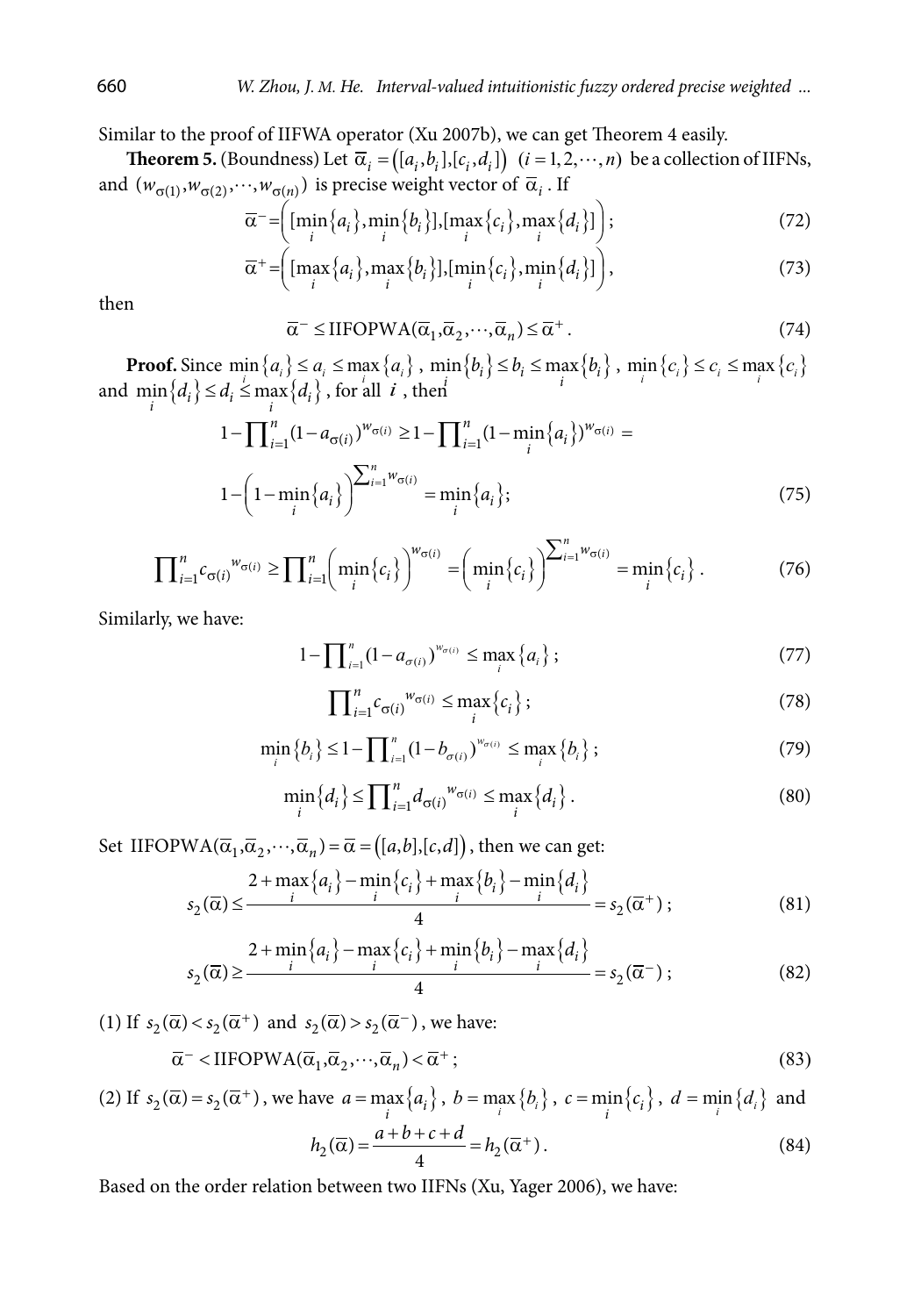$$
IIFOPWA(\overline{\alpha}_1, \overline{\alpha}_2, \cdots, \overline{\alpha}_n) \sim \overline{\alpha}^+;
$$
\n(85)

(3) If 
$$
s_2(\overline{\alpha}) = s_2(\overline{\alpha}^-)
$$
, we have  $a = \min_i \{a_i\}$ ,  $b = \min_i \{b_i\}$ ,  $c = \max_i \{c_i\}$ ,  $d = \max_i \{d_i\}$  and

$$
h_2(\overline{\alpha}) = \frac{a+b+c+d}{4} = h_2(\overline{\alpha}^-);
$$
\n(86)

$$
IIFOPWA(\overline{\alpha}_1, \overline{\alpha}_2, \cdots, \overline{\alpha}_n) \sim \overline{\alpha}^-.
$$
 (87)

From the above three phases, (1) (2) and (3), we have:

$$
\overline{\alpha}^{-} \leq \text{IIFOPWA}(\overline{\alpha}_{1}, \overline{\alpha}_{2}, \cdots, \overline{\alpha}_{n}) \leq \overline{\alpha} \,. \tag{88}
$$

This completes the proof of Theorem 5.

**Theorem 6.** (Commutativity) Let  $\overline{\alpha}_i = (\overline{[a_i, b_i]}, [\overline{c_i, d_i}])$   $(i = 1, 2, \dots, n)$  be a collection of IFFNs, and  $(\overline{\alpha}'_1, \overline{\alpha}'_2, \cdots, \overline{\alpha}'_n)$  is any permutation of  $(\overline{\alpha}_1, \overline{\alpha}_2, \cdots, \overline{\alpha}_n)$ , then

$$
IIFOPWA(\overline{\alpha}'_1, \overline{\alpha}'_2, \cdots, \overline{\alpha}'_n) = IIFOPWA(\overline{\alpha}_1, \overline{\alpha}_2, \cdots, \overline{\alpha}_n).
$$
\n(89)

**Proof.** For  $(\overline{\alpha}_1, \overline{\alpha}_2, \cdots, \overline{\alpha}_n)$  is a permutation of  $(\overline{\alpha}_1, \overline{\alpha}_2, \cdots, \overline{\alpha}_n)$ , we have:

$$
(\overline{\alpha}_{\sigma(1)}', \overline{\alpha}_{\sigma(2)}', \cdots, \overline{\alpha}_{\sigma(n)}') = (\overline{\alpha}_{\sigma(1)}, \overline{\alpha}_{\sigma(2)}, \cdots, \overline{\alpha}_{\sigma(n)}),
$$
\n(90)

where  $(\overline{\alpha}'_{\sigma(1)}, \overline{\alpha}'_{\sigma(2)}, \cdots, \overline{\alpha}'_{\sigma(n)})$  is a permutation of  $(\overline{\alpha}'_1, \overline{\alpha}'_2, \cdots, \overline{\alpha}'_n)$  with  $\overline{\alpha}'_{\sigma(i-1)} \ge \overline{\alpha}'_{\sigma(i)}$ , and  $(\overline{\alpha}_{\sigma(1)}, \overline{\alpha}_{\sigma(2)}, \cdots, \overline{\alpha}_{\sigma(n)})$  is a permutation of  $(\overline{\alpha}_1, \overline{\alpha}_2, \cdots, \overline{\alpha}_n)$  such that  $\alpha_{\sigma(i-1)} > \alpha_{\sigma(i)}$ , for  $i = 2, 3, \dots, n$ . By Eqs (6)–(13), we have:

$$
(\overline{w}_{\sigma(1)}, \overline{w}_{\sigma(2)}, \cdots, \overline{w}_{\sigma(n)}) = (w_{\sigma(1)}, w_{\sigma(2)}, \cdots, w_{\sigma(n)})
$$
\n(91)

Therefore,

$$
IIFOPWA(\overline{\alpha}_1, \overline{\alpha}_2, \cdots, \overline{\alpha}_n) = IIFOPWA(\overline{\alpha}_1, \overline{\alpha}_2, \cdots, \overline{\alpha}_n).
$$
\n(92)

This completes the proof of Theorem 6.

**Theorem 7.** (Idempotency) Let  $\overline{\alpha}_i = ([a_i, b_i], [c_i, d_i])$   $(i = 1, 2, \dots, n)$  be a collection of IIFNs, and  $(w_{\sigma(1)}, w_{\sigma(2)}, \dots, w_{\sigma(n)})$  is precise weight vector of  $\overline{\alpha}_i$ . If all  $\overline{\alpha}_i$  (*i* = 1, 2,  $\dots$ , *n*) are equal, i.e.  $\overline{\alpha}_i = \overline{\alpha} = ([a,b],[c,d])$ , then

$$
IIFOPWA(\overline{\alpha}_1, \overline{\alpha}_2, \cdots, \overline{\alpha}_n) = \overline{\alpha} = ([a, b], [c, d]).
$$
\n(93)

**Proof.** Since  $\overline{\alpha}_i = \overline{\alpha} = ([a,b],[c,d])$   $(i = 1, 2, \dots, n)$ , then by Theorem 2, we have:

$$
w_{\sigma(1)} = w_{\sigma(2)} = \dots = w_{\sigma(n)} = 1/n. \tag{94}
$$

Based on Definition 6, we have:

$$
IIFOPWA(\overline{\alpha}_1, \overline{\alpha}_2, \cdots, \overline{\alpha}_n) = w_{\sigma(1)}\overline{\alpha}_{\sigma(1)} \oplus \cdots \oplus w_{\sigma(n)}\overline{\alpha}_{\sigma(n)} = \overline{\alpha},
$$
\n(95)

which complete the proof of the theorem.

**Corollary 1**. If  $\overline{\alpha}_i = (\overline{[a_i, b_i]}, [c_i, d_i])$   $(i = 1, 2, \dots, n)$  is a collection of the largest IIFNs, i.e.  $\overline{\alpha}_i = \overline{\alpha} = ([1,1],[0,0])$ , for all *i*, and  $(w_{\sigma(1)}, w_{\sigma(2)}, \dots, w_{\sigma(n)})$  is precise weight vector of  $\overline{\alpha}_i$ , then

 $IIFOPWA(\overline{\alpha}_1, \overline{\alpha}_2, \cdots, \overline{\alpha}_n) = w_{\sigma(1)}\overline{\alpha}_{\sigma(1)} \oplus \cdots \oplus w_{\sigma(n)}\overline{\alpha}_{\sigma(n)} = \overline{\alpha} = ([1,1],[0,0]),$  (96)

which is also the largest IIFN.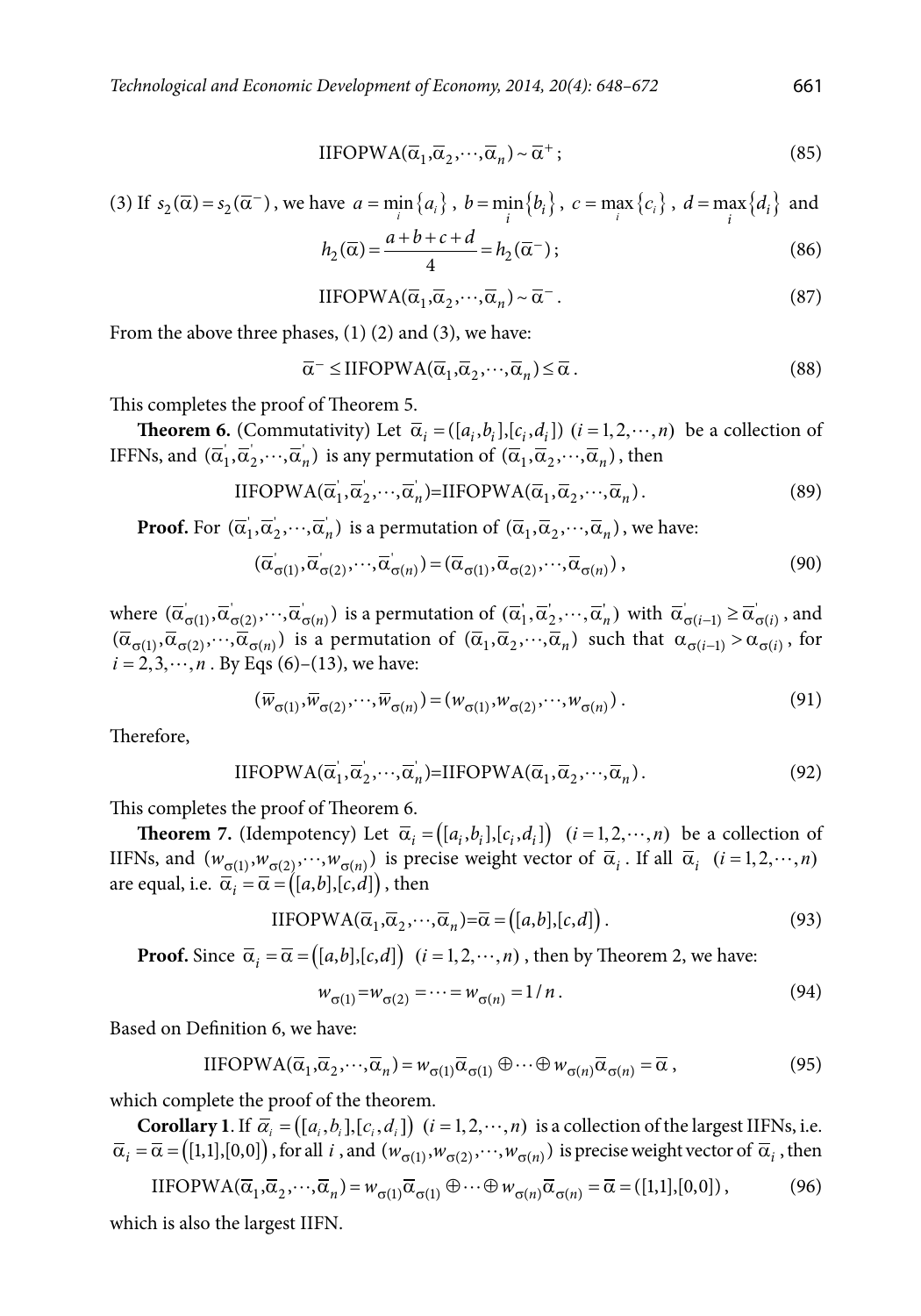**Proof.** Similar to the proof of Theorem 7 we can get Corollary easily.

**Corollary 2**. (Non-compensatory) Assume that  $\overline{\alpha}_i = ([a_i, b_i], [c_i, d_i])$  is the smallest IIFN, i.e.  $\bar{\alpha}_i = ([0,0],[1,1])$ , then

$$
IIFOPWA(\overline{\alpha}_1, \overline{\alpha}_2, \cdots, \overline{\alpha}_n) = IIFOPWA(\overline{\alpha}_2, \overline{\alpha}_3, \cdots, \overline{\alpha}_n), \ i = 1;
$$
\n(97)

$$
IIFOPWA(\overline{\alpha}_1, \overline{\alpha}_2, \cdots, \overline{\alpha}_n) = IIFOPWA(\overline{\alpha}_1, \cdots, \overline{\alpha}_{i-1}, \overline{\alpha}_{i+1}, \cdots, \overline{\alpha}_n), \ i = 2, \cdots, n. \tag{98}
$$

**Proof.** Since  $\overline{\alpha}_i = ([0,0],[1,1])$ , by Definition 5, we have  $w(\overline{\alpha}_{\sigma(i)}) \rightarrow 0^+$ , then

$$
(1 - a_{\sigma(i)})^{w_{\sigma(i)}} = (1 - b_{\sigma(i)})^{w_{\sigma(i)}} = 1;
$$
\n(99)

$$
c_{\sigma(i)}^{w_{\sigma(i)}} = d_{\sigma(i)}^{w_{\sigma(i)}} = 1; \tag{100}
$$

$$
w=(w_{\sigma(1)}, \cdots, w_{\sigma(i-1)}, w_{\sigma(i)}, w_{\sigma(i+1)}, \cdots, w_{\sigma(n)})=(w_{\sigma(1)}, \cdots, w_{\sigma(i-1)}, 0, w_{\sigma(i+1)}, \cdots, w_{\sigma(n)}),
$$
 (101)

where  $w=(w_{\sigma(1)},...,w_{\sigma(j-1)},w_{\sigma(j)},w_{\sigma(j+1)},...,w_{\sigma(n)})$  is precise weight vector of  $\bar{\alpha}_i$ , and  $(w_{\sigma(1)}, ..., w_{\sigma(j-1)}, w_{\sigma(j+1)}, ..., w_{\sigma(n)})$  is precise weight vector of  $\overline{\alpha}_i$ .

Therefore,

$$
IIFOPWA(\overline{\alpha}_1, \overline{\alpha}_2, \cdots, \overline{\alpha}_n) = IIFOPWA(\overline{\alpha}_1, \cdots, \overline{\alpha}_{i-1}, \overline{\alpha}_{i+1}, \cdots, \overline{\alpha}_n).
$$
(102)

The other case  $i = 1$  can be obtained similarly.

Thus the proof is completed.

Corollary 1 indicates that the alternative or sample could be the best one if every DM thinks so and gives the biggest IIFNs  $([1,1],[0,0])$ , in group decision making. Corollary 2 shows that the attributes given the smallest IIFN  $([0,0],[1,1])$ , by evaluation of DMs, will be overlooked.

Based on IIFOPWA and geometric mean, here we define an interval-valued intuitionistic fuzzy precise weighted geometric (IIFOPWG) operator as follows.

**Theorem 8.** Let  $\overline{\alpha}_i = ([a_i, b_i], [c_i, d_i])$   $(i = 1, 2, \dots, n)$  be a collection of IIFNs, then the IIFOPWG operator aggregated value is also an IIFN, and

$$
\text{IIFOPWG}(\overline{\alpha}_{1}, \overline{\alpha}_{2}, \cdots, \overline{\alpha}_{n}) = \overline{\alpha}^{w_{\sigma(1)}}_{\sigma(1)} \otimes \overline{\alpha}^{w_{\sigma(2)}}_{\sigma(2)} \otimes \cdots \otimes \overline{\alpha}^{w_{\sigma(n)}}_{\sigma(n)} =
$$
\n
$$
\left( \left[ \prod_{i=1}^{n} a_{\sigma(i)}^{w_{\sigma(i)}}, \prod_{i=1}^{n} b_{\sigma(i)}^{w_{\sigma(i)}} \right], \left[ 1 - \prod_{i=1}^{n} (1 - c_{\sigma(i)})^{w_{\sigma(i)}}, 1 - \prod_{i=1}^{n} (1 - d_{\sigma(i)})^{w_{\sigma(i)}} \right] \right), \quad (103)
$$

where  $(w_{\sigma(1)}, w_{\sigma(2)}, \dots, w_{\sigma(n)})$  is precise weight vector.

**Proof.** The proof of Theorem 8 is similar to Theorem 4.

**Theorem 9.** (Boundness) Let  $\overline{\alpha}_i = (\overline{[a_i, b_i]}, \overline{[c_i, d_i]})$   $(i = 1, 2, \dots, n)$  be a collection of IIFNs, and  $(w_{\sigma(1)}, w_{\sigma(2)}, \dots, w_{\sigma(n)})$  is precise weight vector of  $\overline{\alpha}_i$ . If

$$
\overline{\alpha} = \left( \left[ \min_i \{ a_i \}, \min_i \{ b_i \} \right], \left[ \max_i \{ c_i \}, \max_i \{ d_i \} \right] \right);
$$
\n(104)

$$
\overline{\alpha}^+ = \left( \left[ \max_i \{ a_i \}, \max_i \{ b_i \} \right], \left[ \min_i \{ c_i \}, \min_i \{ d_i \} \right] \right),\tag{105}
$$

then

$$
\overline{\alpha}^{-} \leq \text{IIFOPWG}(\overline{\alpha}_{1}, \overline{\alpha}_{2}, \cdots, \overline{\alpha}_{n}) \leq \overline{\alpha}^{+}.
$$
\n(106)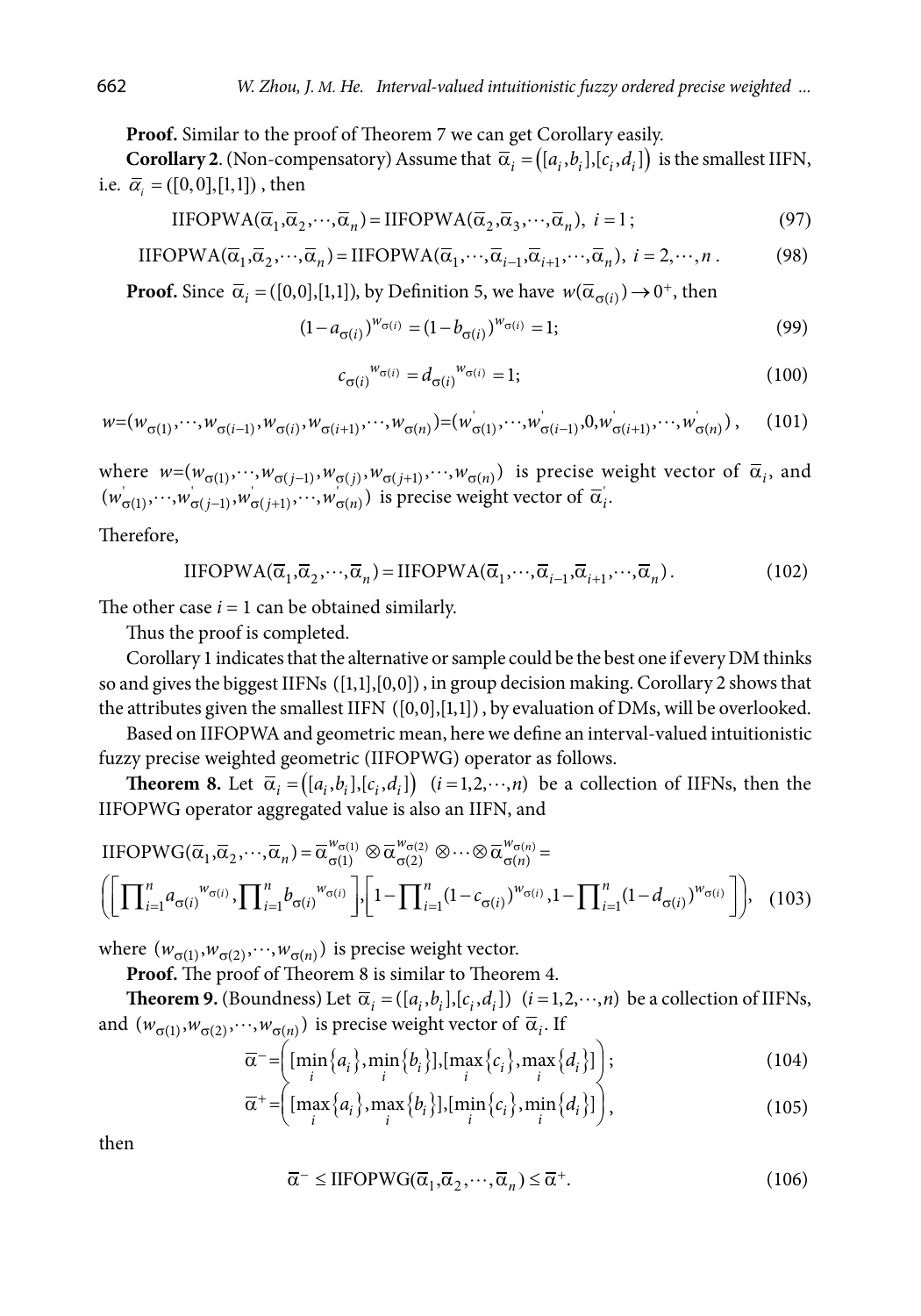**Proof.** The proof of Theorem 9 is similar to Theorem 5.

**Theorem 10.** (Commutativity) Let  $\overline{\alpha}_i = ([a_i, b_i], [c_i, d_i])$   $(i = 1, 2, \dots, n)$  be a collection of IIFS, and  $(\overline{\alpha}_1, \overline{\alpha}_2, \cdots, \overline{\alpha}_n)$  is any permutation of  $(\overline{\alpha}_1, \overline{\alpha}_2, \cdots, \overline{\alpha}_n)$ , then

$$
IIFOPWG(\overline{\alpha}'_1, \overline{\alpha}'_2, \cdots, \overline{\alpha}'_n) = IIFOPWG(\overline{\alpha}_1, \overline{\alpha}_2, \cdots, \overline{\alpha}_n).
$$
\n(107)

**Proof.** The proof of Theorem 10 is similar to Theorem 6.

**Theorem 11.** (Idempotency) Let  $\overline{\alpha}_i = ([a_i, b_i], [c_i, d_i])$   $(i = 1, 2, \dots, n)$  be a collection of IIFNs, where  $(w_{\sigma(1)}, w_{\sigma(2)}, \cdots, w_{\sigma(n)})$  is precise weight vector of  $\overline{\alpha}_i$ . If all  $\overline{\alpha}_i$  are equal, i.e.  $\overline{\alpha}_i = \overline{\alpha} = ([a,b],[c,d])$ , for all *i*, then

$$
IIFOPWG(\overline{\alpha}_1, \overline{\alpha}_2, \cdots, \overline{\alpha}_n) = \overline{\alpha} = ([a, b], [c, d]) . \tag{108}
$$

**Proof.** The proof of Theorem 11 is similar to Theorem 7.

**Corollary 3.** (Non-compensatory) If  $\overline{\alpha}_i = ([a_i, b_i], [c_i, d_i]) = ([0, 0], [1, 1])$  is a smallest IIFN, then

$$
IIFOPWG(\overline{\alpha}_1, \overline{\alpha}_2, \cdots, \overline{\alpha}_n) = IIFOPWG(\overline{\alpha}_2, \overline{\alpha}_3, \cdots, \overline{\alpha}_n), (i = 1); \qquad (109)
$$

$$
IIFOPWG(\overline{\alpha}_1, \overline{\alpha}_2, \cdots, \overline{\alpha}_n) = IIFOPWG(\overline{\alpha}_1, \cdots, \overline{\alpha}_{i-1}, \overline{\alpha}_{i+1}, \cdots, \overline{\alpha}_n), (i = 2, \cdots, n).
$$
 (110)

**Proof.** The proof of Corollary 3 is similar to Corollary 2.

#### **4. An application of IIFOPWA and IIFOPWG to group decision making**

The 2nd Youth Olympic Games will be held in Nanjing, during August 16–28, 2014. To propagandize the Olympic spirit and show our national culture, the organization committee wants to introduce a chief director of the opening and closing ceremonies. There is a panel with four possible alternatives to choose: (1)  $a<sub>1</sub>$  is the chief director of the Beijing Olympic Games; (2)  $a<sub>2</sub>$ is the chief director of the 16th Asian Olympic Games; (3)  $a<sub>3</sub>$  is a international famous director from the United States; and (4)  $a<sub>4</sub>$  is a famous director from the domestic. The organization committee must make a decision according to five attributes: (1)  $c<sub>1</sub>$  is the morality; (2)  $c<sub>2</sub>$  is the comprehension of Chinese and Nanjing culture; (3)  $c<sub>3</sub>$  is the international popularity and reputation; (4)  $c_4$  is the work experience; and (5)  $c_5$  is his master work. This introduction has been raised great attention from the international Olympic committee and Nanjing municipal government and local government official  $d_1$ , organization committee chairman  $d_2$ , master of Chinese culture  $d_3$ , and two professional moviemakers  $d_4$  and  $d_5$  sets up the panel of decision makers which will take the whole responsibility for this introduction. The four possible alternatives  $a_i$  ( $i = 1, 2, 3, 4$ ) are to be evaluated using the interval-valued intuitionistic fuzzy numbers (IIFNs) by five DMs (decision makers)  $d_k$  ( $k = 1, 2, 3, 4, 5$ ). Meanwhile, five attributes  $c_j$  (*j* = 1, 2, 3, 4, 5) are equal, and the weight vector of five attributes is  $w$  = (0.2, 0.2, 0.2, 0.2, 0.2). However, the weights of five decision makers are completely unknown. Therefore, we could calculate and give a weight vector to five DMs by the precise weight-determined method for the larger score value and accuracy degree means the more information and knowledge about alternatives. Furthermore, we can set or change all the attributes  $c_j$  ( $j = 1, 2, 3, 4, 5$ ) to be the benefit type. Then, we construct the following five interval-valued intuitionistic fuzzy decisions matrices  $D_{(k)} = (d_k^{ij})_{4\times5}$  ( $k = 1, 2, 3, 4, 5$ ) (Tables 1–5).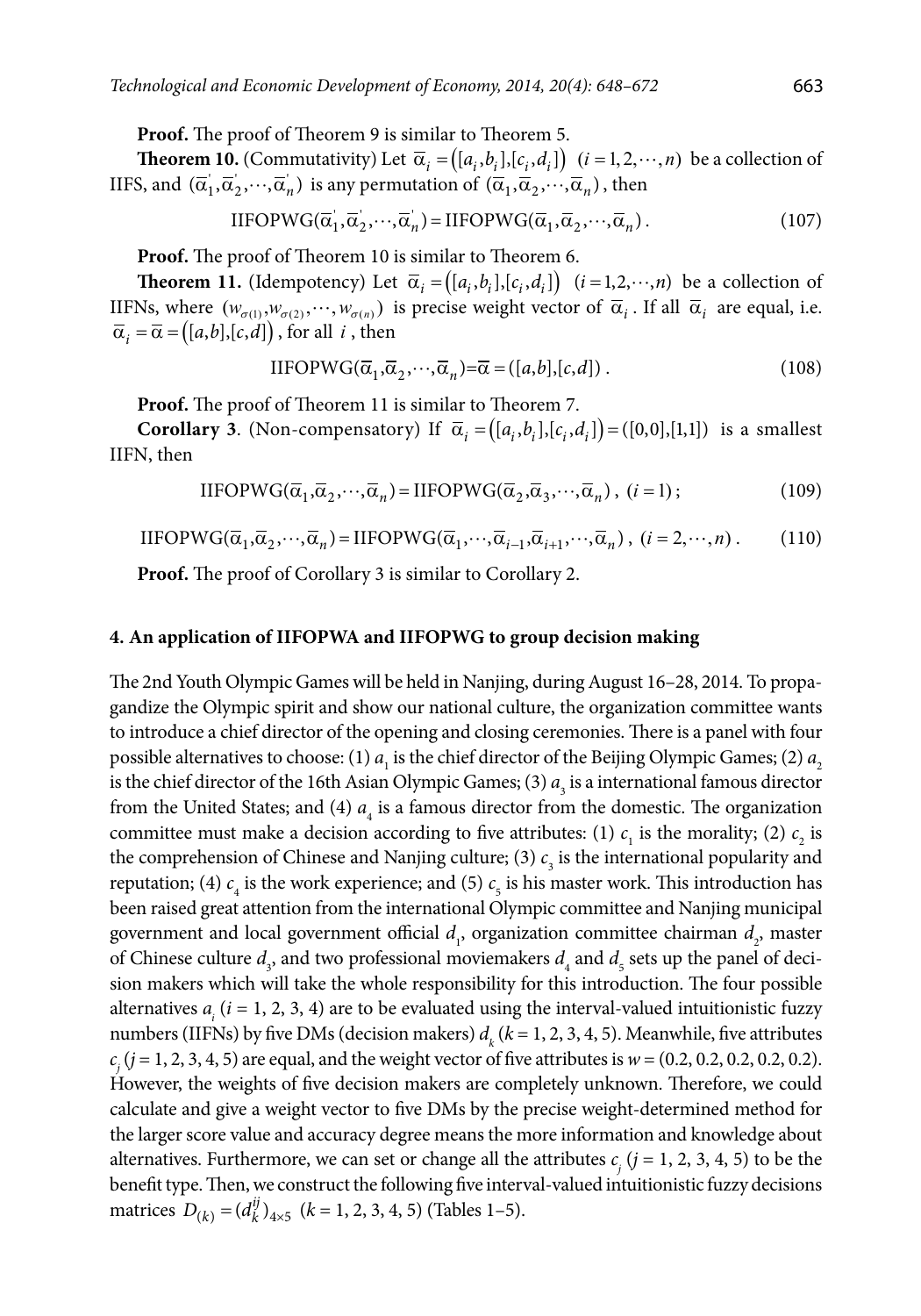| Table 1. Interval-valued intuitionistic fuzzy decision matrix $D_{\scriptscriptstyle (l)}$<br>C, | $\mathcal{C}_{2}$                                                                          | C,                              | $c_{\rm v}$                     | C,                                |
|--------------------------------------------------------------------------------------------------|--------------------------------------------------------------------------------------------|---------------------------------|---------------------------------|-----------------------------------|
| (0.85, 0.90], [0.05, 0.1]                                                                        | ([0.65, 0.85], [0.0, 0.15])                                                                | ([0.65, 0.80], [0.10, 0.2])     | ([0.75, 0.90], [0.0, 0.05])     | ( [ 0.90, 0.95 ], [ 0.0, 0.05 ] ) |
| ([0.75, 0.80], [0.1, 0.15]                                                                       | ([0.60, 0.80], [0.05, 0.2])                                                                | ( [0.55, 0.75], [0.0, 0.25])    | ([0.60, 0.80], [0.05, 0.2])     | ( [0.75, 0.85], [0.0, 0.15])      |
| ([0.85, 0.90], [0.05, 0.1]                                                                       | ([0.25, 0.60], [0.10, 0.4])                                                                | $($ [0.75, 0.90], $[0.00, 0.1]$ | ([0.60, 0.85], [0.0, 0.15])     | $($ [0.70,0.80], $[$ 0.05,0.2]]   |
| ( [0.78, 0.92], [0.0, 0.05]                                                                      | ([0.55, 0.85], [0.05, 0.1])                                                                | ([0.45, 0.65], [0.15, 0.3])     | ([0.55, 0.75], [0.1, 0.25])     | ([0.55, 0.75], [0.1, 0.25])       |
|                                                                                                  | Table 2. Interval-valued intuitionistic fuzzy decision matrix $D_{\scriptscriptstyle (2)}$ |                                 |                                 |                                   |
| C,                                                                                               | Ç,                                                                                         | C,                              | $\mathcal{C}^4$                 | Cr                                |
| $\widehat{z}$<br>([0.68, 0.80], [0.15, 0.                                                        | ([0.80, 0.90], [0.05, 0.1])                                                                | ([0.70, 0.85], [0.0, 0.15])     | ([0.65, 0.90], [0.00, 0.1])     | $($ [0.85, 0.90], $[$ 0.05, 0.1]) |
| $\widehat{z}$<br>( [0.70, 0.80], [0.10, 0,                                                       | $($ [0.80,0.90], $[0.00, 0.1]$                                                             | ([0.50, 0.65], [0.15, 0.3])     | ([0.50, 0.75], [0.1, 0.25])     | ([0.70, 0.85], [0.05, 0.1])       |
| ≘<br>([0.75, 0.85], [0.05, 0.                                                                    | ( [0.50, 0.60], [0.30, 0.4])                                                               | ([0.65, 0.85], [0.1, 0.15])     | ([0.60, 0.90], [0.00, 0.1])     | $($ [0.75, 0.90], $[0.0, 0.05]$   |
| $\widehat{5}$<br>( [0.80, 0.85], [0.1, 0.1                                                       | ([0.75, 0.85], [0.05, 0.1])                                                                | ([0.45, 0.60], [0.1, 0.35])     | ([0.45, 0.80], [0.05, 0.2])     | ([0.65, 0.80], [0.05, 0.2])       |
| Table 3. Interval-valued intuitio                                                                | onistic fuzzy decision matrix $D_{_{\left( 3\right) }}$                                    |                                 |                                 |                                   |
| $\mathcal{C}$                                                                                    | Ç,                                                                                         |                                 | C,                              | Cr                                |
| $\widehat{2}$<br>([0.82, 0.88], [0.0, 0.1                                                        | ([0.85, 0.90], [0.05, 0.1])                                                                | ([0.75, 0.95], [0.0, 0.05])     | ([0.55, 0.80], [0.0, 0.15])     | ([0.90, 0.90], [0.05, 0.1])       |
| ([0.85, 0.90], [0.05, 0.1])                                                                      | $($ [0.80,0.85], [0.1,0.15]]                                                               | ([0.35, 0.55], [0.25, 0.4])     | ([0.70, 0.90],[0.1, 0.1])       | ([0.65, 0.85], [0.1, 0.15])       |
| ([0.85, 0.90], [0.05, 0.1])                                                                      | ([0.50, 0.55], [0.35, 0.4])                                                                | $($ [0.70,0.90], $ 0.05, 0.1]$  | $($ [0.65, 0.85], $[0.05, 0.1]$ | ([0.65, 0.75], [0.1, 0.25])       |
| ([0.88, 0.92], [0.0, 0.05])                                                                      | ([0.75, 0.80], [0.15, 0.2])                                                                | ([0.45, 0.65], [0.25, 0.3])     | ([0.55, 0.75], [0.1, 0.25])     | ([0.65, 0.80], [0.05, 0.2])       |
| Table 4. Interval-valued intuitionistic fuzzy decision matrix $D_{\scriptscriptstyle (4)}$       |                                                                                            |                                 |                                 |                                   |
| G,                                                                                               |                                                                                            | C,                              | $c_{\tiny 4}^{\,}$              | مۍ                                |
| (5.0)<br>([0.72, 0.80], [0.10,                                                                   | ([0.70, 0.90],[0.00, 0.1])                                                                 | ([0.85, 0.90], [0.05, 0.1])     | ([0.75, 0.80], [0.10, 0.2])     | ([0.85, 0.95], [0.0, 0.05])       |
| ([0.75, 0.85], [0.1, 0.15])                                                                      | ([0.65, 0.85], [0.1, 0.15])                                                                | ([0.75, 0.80], [0.15, 0.2])     | ([0.75, 0.85], [0.1, 0.15])     | ([0.80, 0.85], [0.05, 0.1])       |
| (1,0)<br>([0.80, 0.90], [0.05,                                                                   | ([0.35, 0.55], [0.3, 0.45])                                                                | ( [0.80, 0.90], [0.00, 0.1])    | $($ [0.85,0.90], $[0.05, 0.1]$  | ( [0.9, 0.95], [0.0, 0.05] )      |
| ([0.80, 0.85], [0.1, 0.15])                                                                      | ([0.60, 0.80], [0.00, 0.2])                                                                | ([0.65, 0.75], [0.1, 0.25])     | ([0.65, 0.70], [0.2, 0.25])     | ([0.75, 0.80], [0.15, 0.2])       |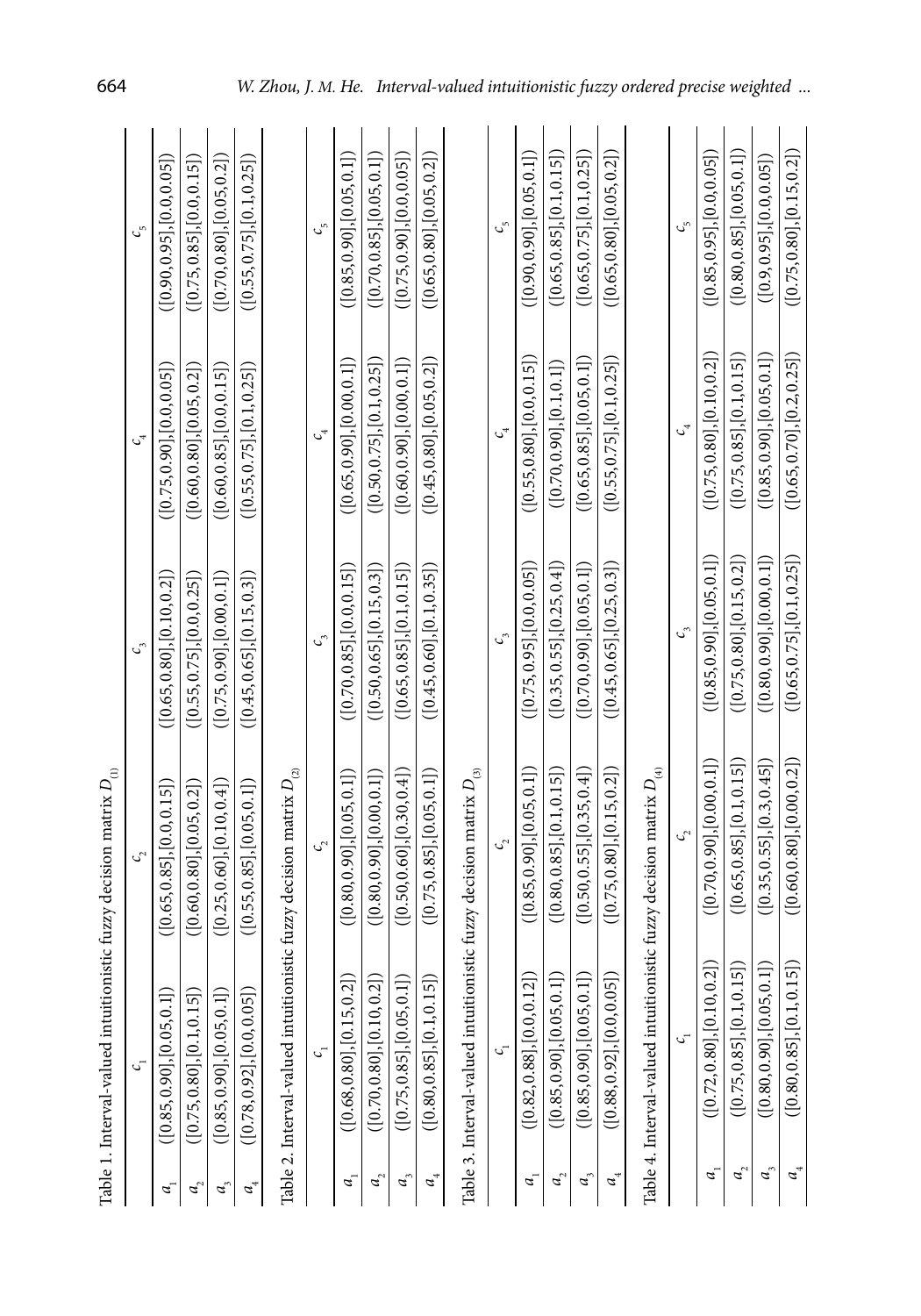Based on PWD method and IIFOPWA operator, the main steps are as follows:

**Step 1:** Calculate the score values and accuracy degrees of all IIFNs based on  $s_2(\overline{\alpha})$  and  $h_2(\overline{\alpha})$ , and construct the interval-valued intuitionistic fuzzy score and accuracy matrices,  $S_{(k)} = (s_k^{ij})_{4 \times 5}$  and  $A_{(k)} = (\overline{\alpha}_k^{ij})_{4 \times 5}$   $(k = 1, 2, 3, 4, 5)$ . Here we only give an interval-valued intuitionistic fuzzy score matrix and accuracy matrix (Tables 6 and 7), and others can be calculated similarly.

**Step 2:** Calculate precise weight vector

$$
w(d_{\sigma(q)}^{ij}) = (w(d_{\sigma(1)}^{ij}), w(d_{\sigma(2)}^{ij}), w(d_{\sigma(3)}^{ij}), w(d_{\sigma(4)}^{ij}), w(d_{\sigma(5)}^{ij}))
$$
  
of  $d_{\sigma(q)}^{ij} = (d_{\sigma(1)}^{ij}, d_{\sigma(2)}^{ij}, d_{\sigma(3)}^{ij}, d_{\sigma(4)}^{ij}, d_{\sigma(5)}^{ij})$ , based on Eqs. (6)–(13), we can get:  

$$
w(d_{\sigma(q)}^{11}) = (0.2145, 0.2133, 0.1937, 0.1919, 0.1865);
$$

$$
w(d_{\sigma(q)}^{12}) = (0.2145, 0.2133, 0.1938, 0.1958, 0.1959);
$$

$$
w(d_{\sigma(q)}^{21}) = (0.2040, 0.2040, 0.2011, 0.1955, 0.1955);
$$

$$
w(d_{\sigma(q)}^{41}) = (0.2051, 0.2022, 0.2107, 0.1910, 0.1910);
$$

$$
w(d_{\sigma(q)}^{22}) = (0.2130, 0.2071, 0.2012, 0.1923, 0.1864);
$$

$$
w(d_{\sigma(q)}^{22}) = (0.2137, 0.2051, 0.2009, 0.1966, 0.1838);
$$

$$
w(d_{\sigma(q)}^{12}) = (0.2137, 0.2051, 0.2009, 0.1966, 0.1838);
$$

$$
w(d_{\sigma(q)}^{12}) = (0.2157, 0.216, 0.2032, 0.2001, 0.1685);
$$

$$
w(d_{\sigma(q)}^{13}) = (0.2211, 0.2180, 0.2059, 0.1843, 0.1707);
$$

$$
w(d_{\sigma(q)}^{31}) = (0.2211, 0.2180, 0.2059, 0.1843, 0.1707);
$$
 $$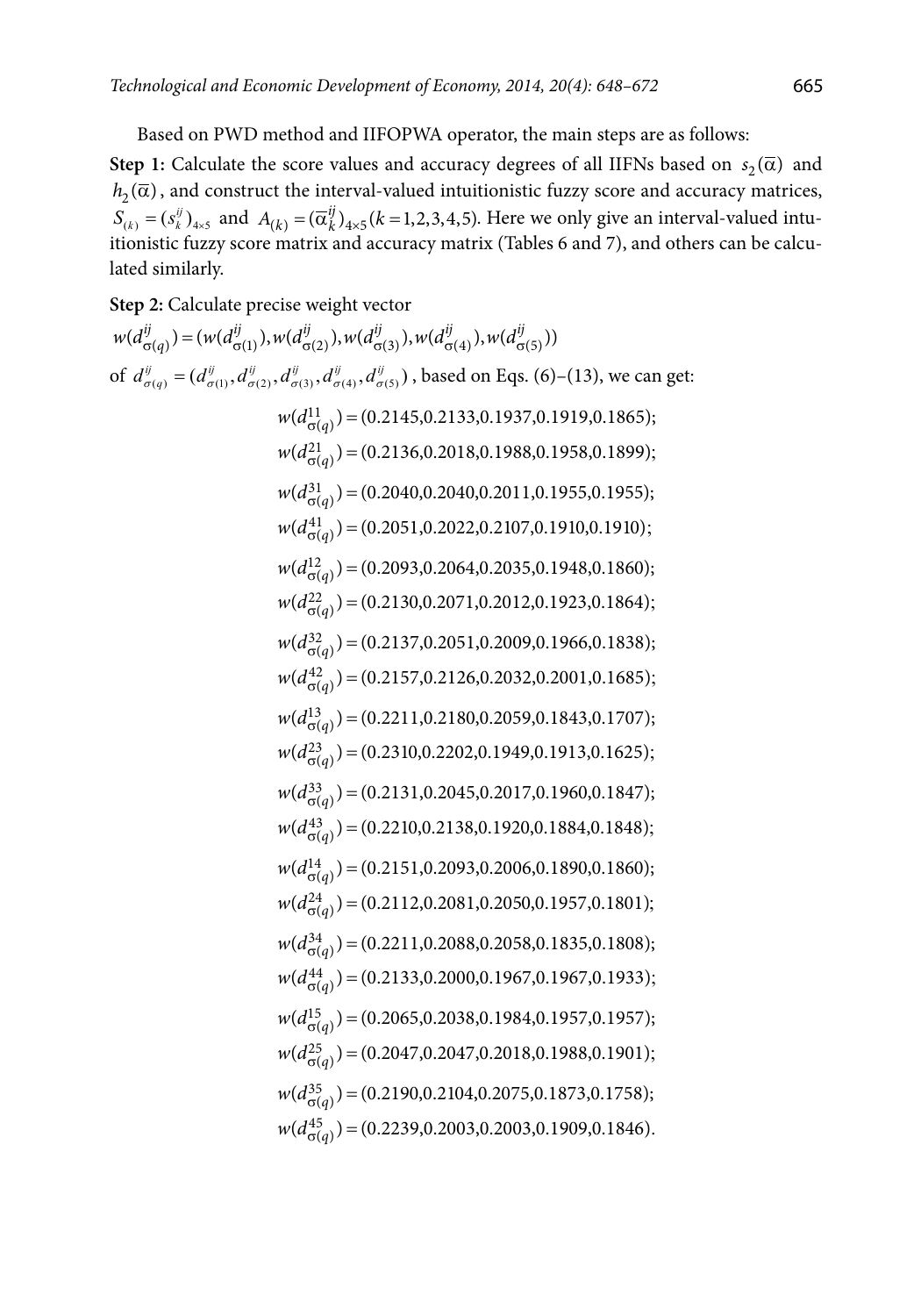|                                                   | $\mathcal{C}$                                                                                 | $\mathcal{C}_{2}$           | $c_{3}$                       | $c_{4}$                     | $\mathcal{C}_{\omega}$      |
|---------------------------------------------------|-----------------------------------------------------------------------------------------------|-----------------------------|-------------------------------|-----------------------------|-----------------------------|
| a.                                                | ন্নি<br>$($ [0.75, 0.80], [0.10, 0]                                                           | ([0.65, 0.80], [0.05, 0.2]) | ( [0.80, 0.85], [0.1, 0.15] ) | ([0.85, 0.90], [0.0, 0.05]) | ([0.85, 0.90], [0.05, 0.1]) |
| $a_{\rm _2}^{\rm }$                               | 51)<br>( [0.80, 0.85], [0.1, 0.1                                                              | ([0.70, 0.90], [0.00, 0.1]) | ([0.55, 0.65], [0.25, 0.3])   | ([0.70, 0.85], [0.1, 0.15]) | ([0.75, 0.90], [0.05, 0.1]) |
| $a_{i}$                                           | ([0.75, 0.85], [0.05, 0.1])                                                                   | ([0.45, 0.60], [0.15, 0.4]) | ([0.85, 0.95], [0.0, 0.05])   | ([0.75, 0.85], [0.1, 0.15]) | ([0.80, 0.90], [0.0, 0.05]) |
| $a_{\scriptscriptstyle 4}^{\scriptscriptstyle +}$ | $\ominus$<br>$($ [0.85, 0.90], [0.05, 0]                                                      | ([0.70, 0.85], [0.05, 0.1]) | ([0.60, 0.70], [0.1, 0.25])   | ([0.75, 0.80], [0.15, 0.2]) | ([0.65, 0.75], [0.15, 0.2]) |
|                                                   | Table 6. Interval-valued intuitionistic fuzzy score matrix of $S_{\scriptscriptstyle(\rm l)}$ |                             |                               |                             |                             |
|                                                   | $\mathcal{C}$                                                                                 | $\mathcal{C}_{\mathcal{C}}$ | $\mathcal{C}^{\circ}$         | $\mathcal{C}^4$             | $\mathcal{C}_{\mathcal{D}}$ |
| a.                                                | 0.9000                                                                                        | 0.8375                      | 0.7875                        | 0.9000                      | 0.9500                      |
| $a_{\rm _2}^{\rm }$                               | 0.8250                                                                                        | 0.7875                      | 0.7625                        | 0.7875                      | 0.8625                      |
| $a_{i}$                                           | 0.9000                                                                                        | 0.5875                      | 0.8875                        | 0.8250                      | 0.8125                      |
| $a_{\scriptscriptstyle 4}^{\scriptscriptstyle +}$ | 0.9125                                                                                        | 0.8125                      | 0.6625                        | 0.7375                      | 0.7375                      |
|                                                   | Table 7. Interval-valued intuitionistic fuzzy accuracy matrix of $\,A_{(1)}\,$                |                             |                               |                             |                             |
|                                                   | C,                                                                                            | $\mathcal{C}_{\mathcal{C}}$ | C,                            | $c_{4}$                     | $c_{\rm p}$                 |
| a.                                                | 0.4750                                                                                        | 0.4125                      | 0.4375                        | 0.4250                      | 0.4750                      |
| a,                                                | 0.4500                                                                                        | 0.4125                      | 0.3875                        | 0.4125                      | 0.4375                      |
| a,                                                | 0.4750                                                                                        | 0.3375                      | 0.4375                        | 0.4000                      | 0.4375                      |
| $a^4$                                             | 0.4375                                                                                        | 0.3875                      | 0.3875                        | 0.4125                      | 0.4125                      |
|                                                   |                                                                                               |                             |                               |                             |                             |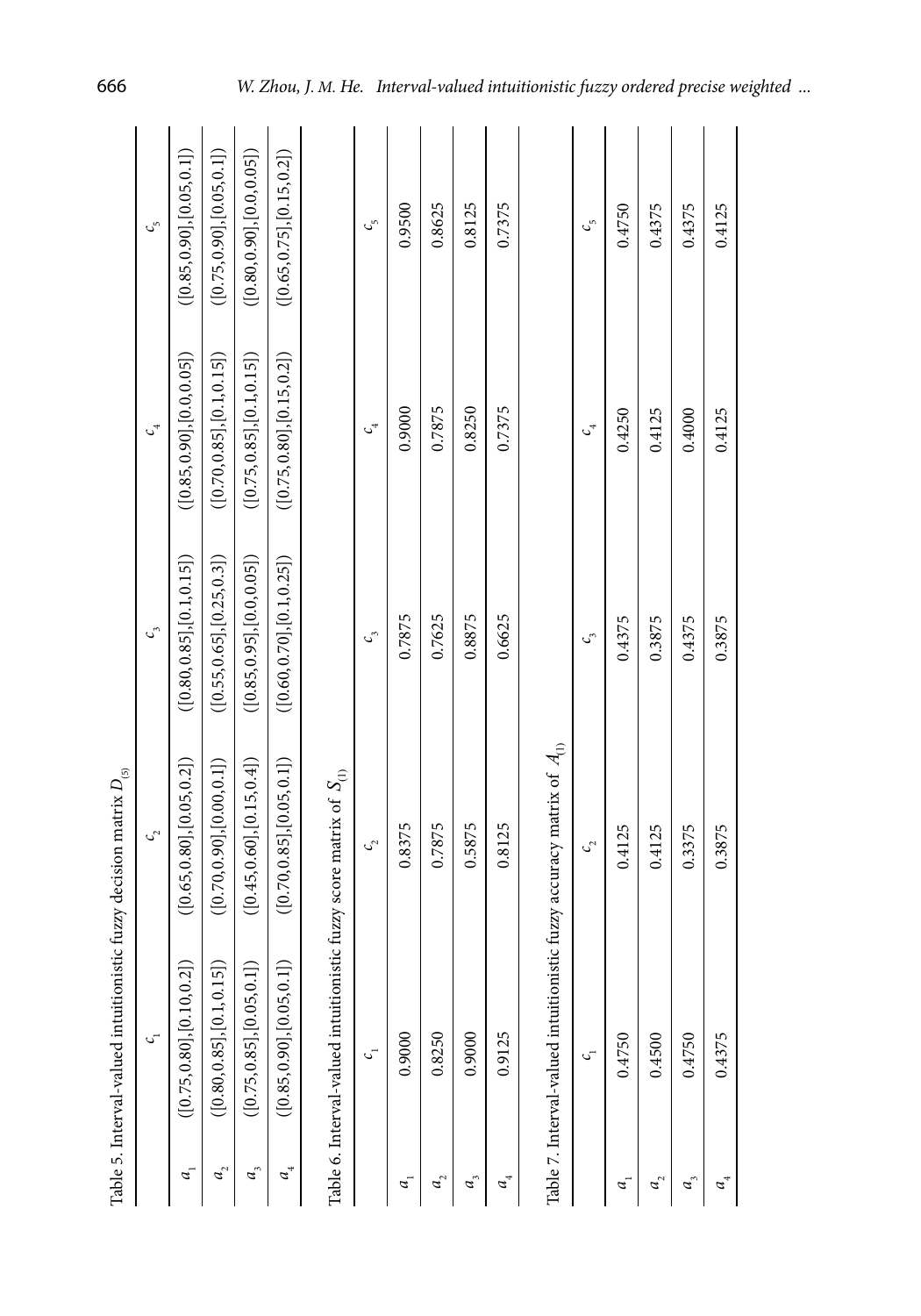**Step 3:** Utilize the precise weights  $w(d_{\sigma(k)}^{\hat{y}})$  and IIFOPWA operator to aggregate all interval-valued individual intuitionistic fuzzy decision matrices  $D_{(k)} = (d_{k}^{ij})_{4 \times 5}$   $(k = 1, 2, 3, 4, 5)$ into the collective interval-valued intuitionistic fuzzy decision matrix  $D = (d^{ij})_{i,j}$  (Table 8).

**Step 4:** Utilize the IIFWA operator to aggregate all preference values  $d^{ij}$   $(j = 1, 2, 3, 4, 5)$  in the *i* th line of *D*, and get the overall preference values  $d^{i}$   $(i = 1, 2, 3, 4)$ , where  $w = (0.20, 1.4)$ 0.20, 0.20, 0.20, 0.20).

$$
d^1 = ([0.7863, 0.8837], [0.0000, 0.1127]), d^2 = ([0.7019, 0.8309], [0.0000, 0.1620]),
$$

$$
d^{3} = ([0.7205, 0.8525], [0.0000, 0.1334]), d^{4} = ([0.6784, 0.8030], [0.0000, 0.1759]).
$$

**Step 5:** Calculate the score  $s_2(d^i)$  of  $d^i$   $(i = 1, 2, 3, 4)$  respectively, we can get:

$$
s_2(\overline{\alpha}_1) \,{=}\, 0.8894~,~ s_2(\overline{\alpha}_2) \,{=}\, 0.8427~,~ s_2(\overline{\alpha}_3) \,{=}\, 0.8599~,~ s_2(\overline{\alpha}_4) \,{=}\, 0.8264~.
$$

Then,  $s_2(\overline{\alpha}_1) > s_2(\overline{\alpha}_3) > s_2(\overline{\alpha}_2) > s_2(\overline{\alpha}_4)$ , and  $\overline{\alpha}_1 \succ \overline{\alpha}_3 \succ \overline{\alpha}_2 \succ \overline{\alpha}_4$ .

Based on PWD method and IIFOPWG operator, the main steps are as follows: **Step 1°:** See Step 1.

**Step 2°:** See Step 2.

**Step 3°:** Utilize the precise weights  $w(d_{\sigma(k)}^{ij})$  and IIFOPWG operator to aggregate all the interval- valued individual intuitionistic fuzzy decision matrices  $D_{(k)} = (d_k^{ij})_{4 \times k}$   $(k = 1, 2, 3, 4, 5)$ into the collective interval-valued intuitionistic fuzzy decision matrix  $D = (d_{ii})_{4\times 5}$  (Table 9).

|                             | $c_{1}$                              | $c_{2}$                              |
|-----------------------------|--------------------------------------|--------------------------------------|
| $a_{1}$                     | ([0.7765, 0.8439], [0.0000, 0.1593]) | ([0.7486, 0.8770], [0.0000, 0.1265]) |
| a,                          | ([0.7782, 0.8463], [0.0877, 0.1477]) | ([0.7241, 0.8661], [0.0000, 0.1364]) |
| $a_{3}$                     | ([0.8059, 0.8828], [0.0500, 0.1000]) | ([0.4193, 0.5812], [0.2181, 0.4097]) |
| $a_{\scriptscriptstyle 4}$  | ([0.8276, 0.8936], [0.0000, 0.0908]) | ([0.6825, 0.8326], [0.0000, 0.1334]) |
|                             | $c_{3}$                              | $c_{\scriptscriptstyle 4}$           |
| $a_{1}$                     | ([0.7644, 0.8853], [0.0000, 0.1203]) | ([0.7333, 0.8700], [0.0000, 0.0973]) |
| a,                          | ([0.5655, 0.6956], [0.0000, 0.2850]) | ([0.6636, 0.8396], [0.0877, 0.1642]) |
| $a_{\rm a}$                 | ([0.7618, 0.9060], [0.0000, 0.0949]) | ([0.7103, 0.8729], [0.0000, 0.1180]) |
| $a_{\scriptscriptstyle 4}$  | ([0.5316, 0.6759], [0.1318, 0.2891]) | ([0.6076, 0.7641], [0.1102, 0.2296]) |
|                             | $c_{\scriptscriptstyle 5}$           |                                      |
| $a_{1}$                     | ([0.8739, 0.9257], [0.0000, 0.0769]) |                                      |
| a,                          | ([0.7367, 0.8624], [0.0000, 0.1183]) |                                      |
| $a_{3}$                     | ([0.7807, 0.8811], [0.0000, 0.0921]) |                                      |
| $a_{\scriptscriptstyle{A}}$ | ([0.6579, 0.7822], [0.0908, 0.2096]) |                                      |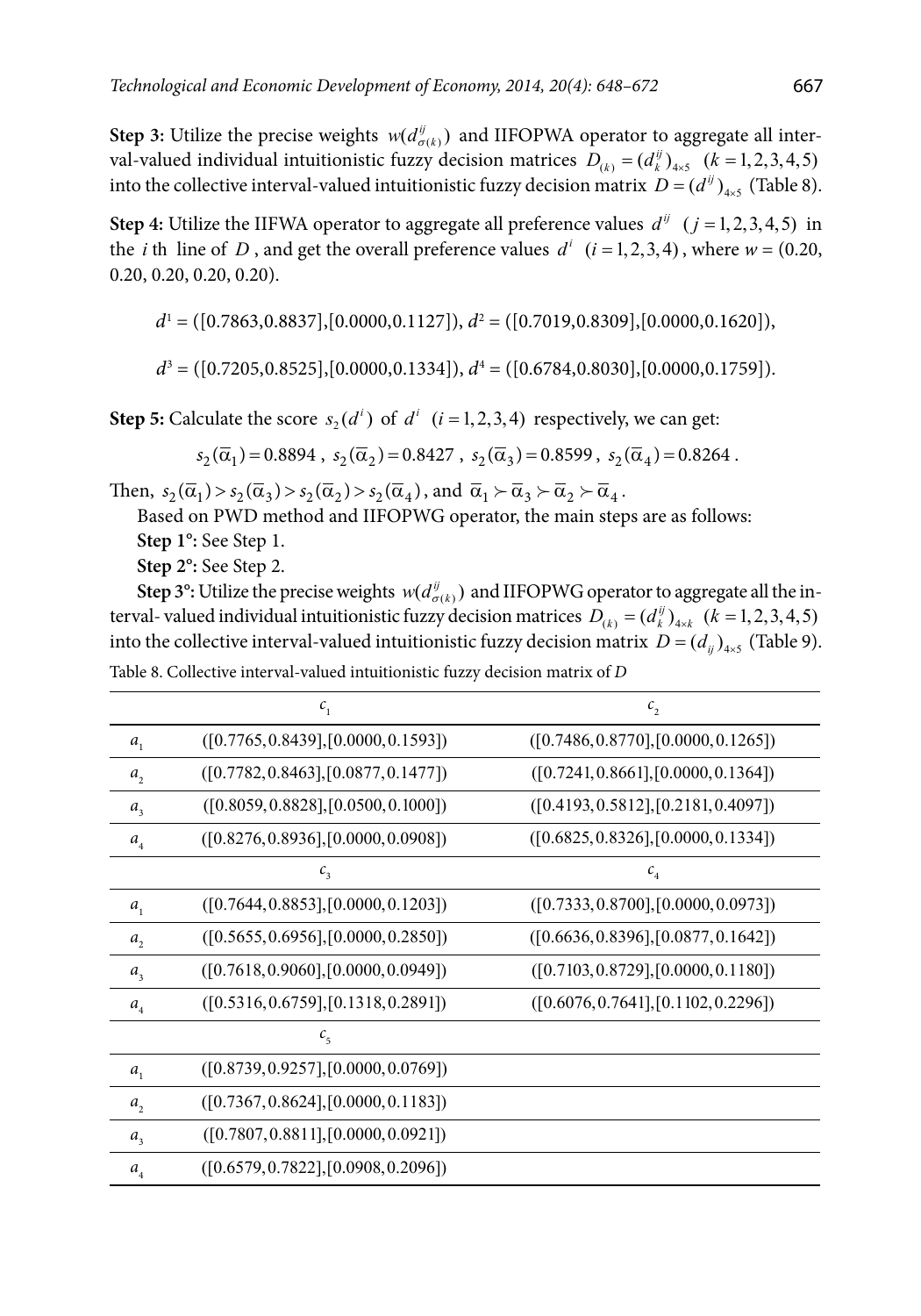|                            | $c_{1}$                              | $c_{2}$                              |
|----------------------------|--------------------------------------|--------------------------------------|
| $a_{1}$                    | ([0.7650, 0.8373], [0.0839, 0.1671]) | ([0.7301, 0.8708], [0.0314, 0.1331]) |
| $a_{2}$                    | ([0.7703, 0.8406], [0.0907, 0.1518]) | ([0.7082, 0.8605], [0.0525, 0.1422]) |
| $a_{3}$                    | ([0.7996, 0.8801], [0.0500, 0.1000]) | ([0.3987, 0.5799], [0.2478, 0.4106]) |
| $a_{\scriptscriptstyle 4}$ | ([0.8224, 0.8886], [0.0527, 0.1028]) | ([0.6680, 0.8305], [0.0629, 0.1430]) |
|                            | $c_{\scriptscriptstyle 3}$           | $c_{\scriptscriptstyle 4}$           |
| $a_{1}$                    | ([0.7505, 0.8713], [0.0535, 0.1339]) | ([0.7074, 0.8608], [0.0224, 0.1152]) |
| a <sub>2</sub>             | ([0.5294, 0.6776], [0.1678, 0.2958]) | ([0.6466, 0.8303], [0.0907, 0.1736]) |
| $a_{3}$                    | ([0.7479, 0.8999], [0.0314, 0.1010]) | ([0.6851, 0.8701], [0.0414, 0.1207]) |
| $a_{\scriptscriptstyle 4}$ | ([0.5158, 0.6698], [0.1440, 0.2924]) | ([0.5848, 0.7603], [0.1233, 0.2313]) |
|                            | $c_{\rm s}$                          |                                      |
| $a_{1}$                    | ([0.8710, 0.9211], [0.0314, 0.0814]) |                                      |
| $a_{2}$                    | ([0.7301, 0.8604], [0.0517, 0.1211]) |                                      |
| $a_{3}$                    | ([0.7567, 0.8581], [0.0314, 0.1259]) |                                      |
| $a_{\scriptscriptstyle A}$ | ([0.6489, 0.7805], [0.1028, 0.2108]) |                                      |

Table 9. Collective interval-valued intuitionistic fuzzy decision matrix of *D*

**Step 4°:** Utilize the IIFWG operator to aggregate all preference values  $d^{ij}$  ( $j = 1, 2, 3, 4, 5$ ) in the *i*-th line of *D*, and get the overall preference values  $d^{i}$  ( $i = 1, 2, 3, 4$ ), where  $w = (0.20, 1.4)$ 0.20, 0.20, 0.20, 0.20).

*d*1 = ([0.7628,0.8718],[0.0448,0.1266]), *d*<sup>2</sup> = ([0.6713,0.8107],[0.0917,0.1794]),

$$
d^{3} = ([0.6583, 0.8073], [0.0846, 0.1819]), d^{4} = ([0.6402, 0.7825], [0.0978, 0.1988]).
$$

**Step 5°:** Calculate the score  $s_2(d^i)$  of  $d^i$  ( $i = 1, 2, 3, 4$ ) respectively, we can get:

$$
s_2(\overline{\alpha}_1) = 0.8658 \; , \; s_2(\overline{\alpha}_2) = 0.8027 \; , \; s_2(\overline{\alpha}_3) = 0.7998 \; , \; s_2(\overline{\alpha}_4) = 0.7815 \; .
$$

Then,  $s_2(\overline{\alpha}_1) > s_2(\overline{\alpha}_2) > s_2(\overline{\alpha}_3) > s_2(\overline{\alpha}_4)$ , and  $\overline{\alpha}_1 \succ \overline{\alpha}_2 \succ \overline{\alpha}_3 \succ \overline{\alpha}_4$ .

Therefore, the optimal chief director of the opening and closing ceremonies is  $a<sub>1</sub>$ , i.e. the chief director of the Beijing Olympic Games.

It is pointed out that the ranking of the alternatives have changed, and the sort result by the IIFOPWG operator is different from that by the IIFOPWA operator. The IIFOPWA operator focuses on the impact of overall observed samples and their data, while the IIFOPWG operator highlights the role of individual sample and its data. For example, when we sort by IIFOPWG operator, several smaller attribute values correlated with the alternative  $a_3$ , such as  $d_1^{32} = ([0.25, 0.60], [0.10, 0.4])$  and  $d_4^{32} = ([0.35, 0.55], [0.3, 0.45])$  have bigger impact on the variation of its position in the sort.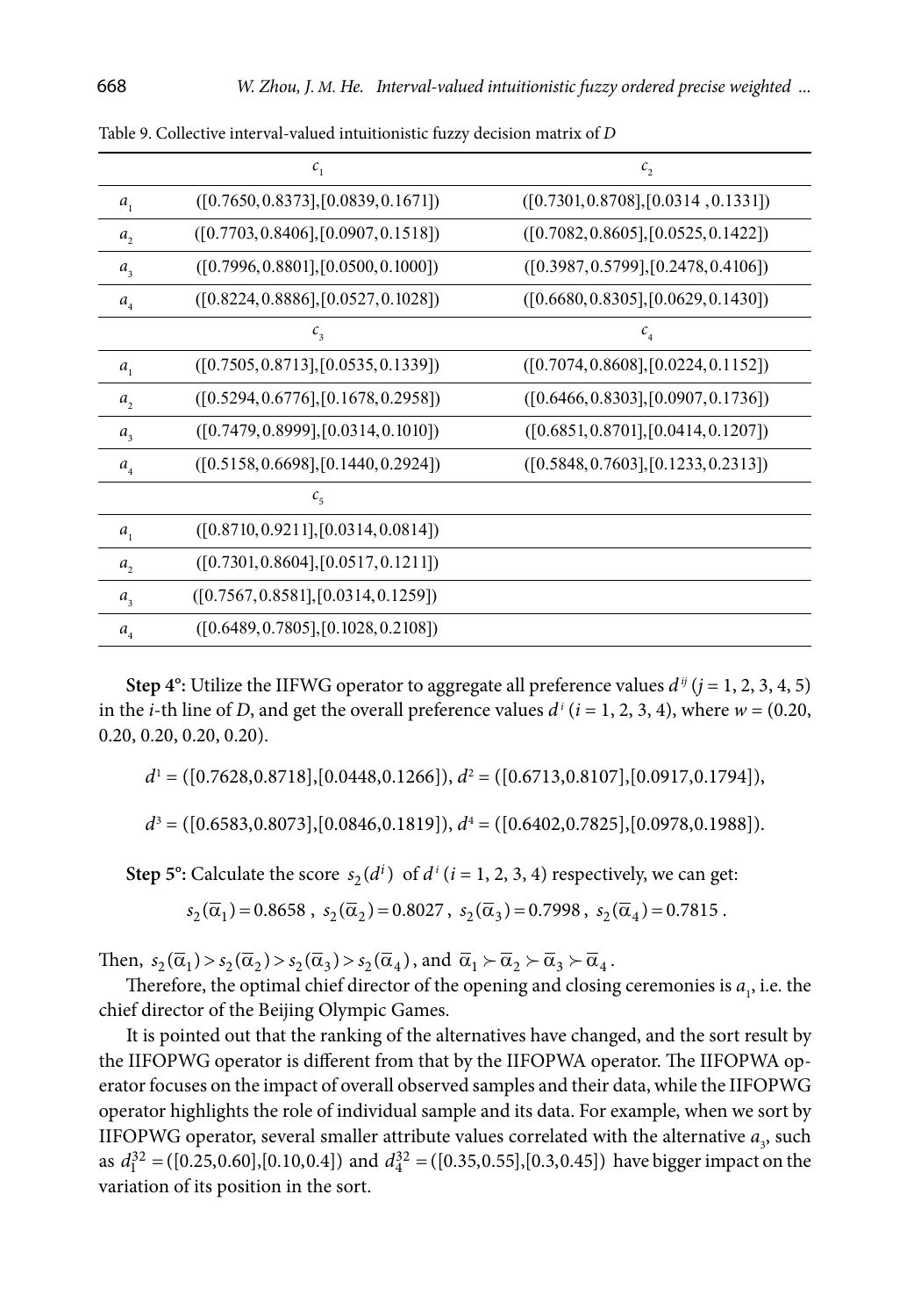## **Concluding remarks**

In this paper, for putting larger weights into larger IIFNs while keeping the scale-invariant property, we have proposed a precise weight-determined (PWD) method for obtaining IIFN weights based on new score function and accuracy function of IIFN. Since the monotonicity and scale-invariance, the PWD method may be a precise and objective approach to calculate the weights of IIFN and interval-valued intuitionistic fuzzy aggregation operator, and a more suitable approach to distinguish different DMs and experts in group decision making. Based on the PWD method, we have developed two interval-valued intuitionistic fuzzy ordered weighted aggregation operators, i.e. the interval-valued intuitionistic fuzzy ordered precise weighted averaging (IIFOPWA) operator and the interval-valued intuitionistic fuzzy ordered precise weighted geometric (IIFOPWG) operator. We have investigated various properties of PDW method and two new aggregation operators. Finally, an example is given to illustrate the proposed precise weight-determined method, the IIFOWPA operator and the IIFOPWG operator. The work in this paper develops the theories of the interval-valued intuitionistic fuzzy aggregation operators and weight-determined method. It is worth noting that the results of this paper can be extended to hesitant fuzzy environment.

### **Acknowledgments**

The authors are very grateful to the anonymous reviewers for their insightful and constructive comments and suggestions that have led to an improved version of this paper. This work was supported by National Natural Science Foundation of China (No. 71301141), Humanity and Social Science Youth Foundation of Ministry of Education of China (No. 13YJC630247), Science Application Youth Project of Science and Technology Department of Yunnan Province (No. 2013FD029), and Scientific Research Project of Talent Introduction of Yunnan University of Finance and Economics (No. YC2013D29).

### **References**

- Atanasov, K. T. 1986. Intuitionistic fuzzy sets, *Fuzzy Sets and Systems* 20(1): 87–96. [http://dx.doi.org/10.1016/S0165-0114\(86\)80034-3](http://dx.doi.org/10.1016/S0165-0114(86)80034-3)
- Atanassov, K.; Gargov, G. 1989. Interval-valued intuitionistic fuzzy sets, *Fuzzy Sets and Systems* 31(3): 343–349. [http://dx.doi.org/10.1016/0165-0114\(89\)90205-4](http://dx.doi.org/10.1016/0165-0114(89)90205-4)
- Cabreriz[oa](http://www.sciencedirect.com/science/article/pii/S0950705109001610#aff1), F. J.; Perez[b,](http://www.sciencedirect.com/science/article/pii/S0950705109001610#aff2) I. J.; Herrera, V. E. 2010. Managing the consensus in group decision making in an unbalanced fuzzy linguistic context with incomplete information, *[Knowledge-Based Systems](http://www.sciencedirect.com/science/journal/09507051)* 23(2): 169–181. <http://dx.doi.org/10.1016/j.knosys.2009.11.019>
- Chen, T. Y.; Hsiao, P. W.; Yen, Y. L. 2011. A multi-criteria group decision-making approach based on interval-valued intuitionistic fuzzy sets: a comparative perspective, *Expert Systems with Applications* 38(6): 7647–7658.<http://dx.doi.org/10.1016/j.eswa.2010.12.096>
- De, S. K.; Biswas, R.; Roy, A. R. 2000. Some operations on intuitionistic fuzzy sets, *Fuzzy Sets and Systems* 114: 477–484. [http://dx.doi.org/10.1016/S0165-0114\(98\)00191-2](http://dx.doi.org/10.1016/S0165-0114(98)00191-2)
- Deschrijver, G.; Kerre, E. E. 2003. On the relationship between some extensions of fuzzy set theory, *[Fuzzy](http://www.sciencedirect.com/science/journal/01650114) [Sets and Systems](http://www.sciencedirect.com/science/journal/01650114)* 133(2): 227–235. [http://dx.doi.org/10.1016/S0165-0114\(02\)00127-6](http://dx.doi.org/10.1016/S0165-0114(02)00127-6)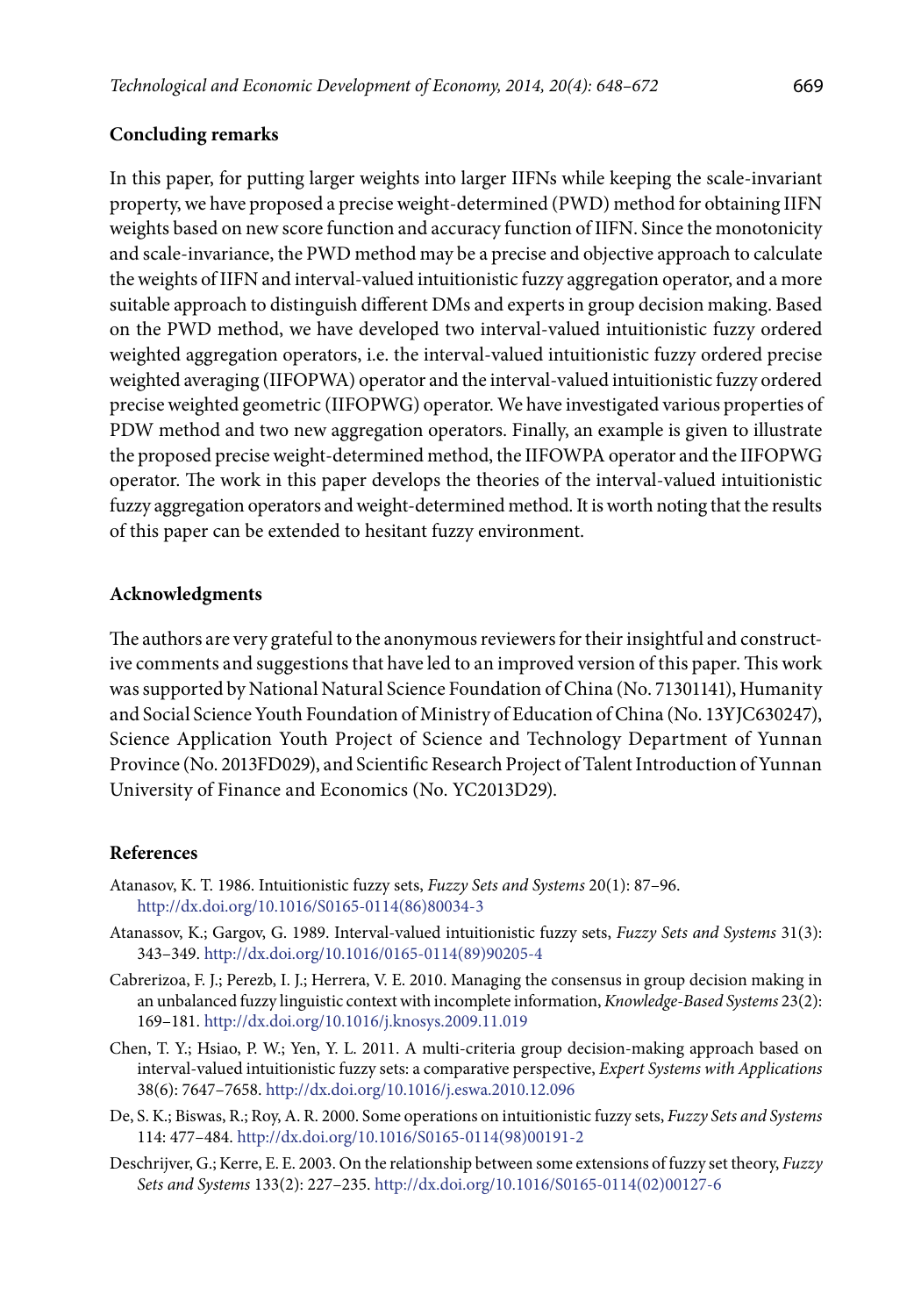- Ertugrul, I. 2011. Fuzzy group decision making for the selection of facility location, *[Group Decision and](http://www.springerlink.com/content/0926-2644/)  [Negotiation](http://www.springerlink.com/content/0926-2644/)* 20(6): 725–740.<http://dx.doi.org/10.1007/s10726-010-9219-1>
- Filev, D.; Yager, R. R. 1995. Analytic properties of maximal entropy OWA operators, *Information Sciences* 85(1–3): 11–27. [http://dx.doi.org/10.1016/0020-0255\(94\)00109-O](http://dx.doi.org/10.1016/0020-0255(94)00109-O)
- Filev, D.; Yager, R. R. 1998. On the issue of obtaining OWA operator weights, *Fuzzy Sets and Systems* 94(2): 157–169. [http://dx.doi.org/10.1016/S0165-0114\(96\)00254-0](http://dx.doi.org/10.1016/S0165-0114(96)00254-0)
- Fuller, R.; Majlender, P. 2003. On obtaining minimal variability OWA operator weights, *Fuzzy Sets and Systems* 136(2): 203–215. [http://dx.doi.org/10.1016/S0165-0114\(02\)00267-1](http://dx.doi.org/10.1016/S0165-0114(02)00267-1)
- Han, Z. S.; Liu, P. 2011. A fuzzy multi-attribute decision-making method under risk with unknown attribute weights, *Technological and Economic Development of Economy* 17(2): 246–258. <http://dx.doi.org/10.3846/20294913.2011.580575>
- John, P. L.; John, H. K.; Hal, R. A. 2009. Information exchange in group decision making: the hidden profile problem reconsidered, *Management Science* 55(4): 568–581.<http://dx.doi.org/10.1287/mnsc.1080.0975>
- Kharal, A. 2009. Homeopathic drug selection using intuitionistic fuzzy sets, *[Homeopathy](http://www.sciencedirect.com/science/journal/14754916)* 98(1): 35–39. <http://dx.doi.org/10.1016/j.homp.2008.10.003>
- Khatibi, V.; Gholam, A. M. 2009. Intuitionistic fuzzy set vs fuzzy set application in medical pattern recognition, *[Artificial Intelligence in Medicine](http://www.sciencedirect.com/science/journal/09333657)* 47(1): 43–52.<http://dx.doi.org/10.1016/j.artmed.2009.03.002>
- Li, D. F. 2010a. Linear programming method for MADM with interval-valued intuitionistic fuzzy sets, *Expert Systems with Applications* 37(8): 5939–5945.<http://dx.doi.org/10.1016/j.eswa.2010.02.011>
- Li, D. F. 2010b. TOPSIS-based nonlinear-programming methodology for multi-attribute decision making with interval-valued intuitionistic fuzzy sets, *IEEE Transactions on Fuzzy Systems* 18(2): 299–311.
- Liu, P. D. 2009. Multi-attribute decision-making method research based on interval vague set and TOPSIS method, *Technological and Economic Development of Economy* 15(3): 453–463. <http://dx.doi.org/10.3846/1392-8619.2009.15.453-463>
- Liu, X.; Chen, L. 2004. On the properties of parametric geometric OWA operator, *International Journal of Approximate Reasoning* 35(2): 163–178.<http://dx.doi.org/10.1016/j.ijar.2003.09.001>
- Majlender, P. 2005. OWA operators with maximal Renyi entropy, *Fuzzy Sets and System* 155(3): 340–360. <http://dx.doi.org/10.1016/j.fss.2005.04.006>
- Nettleton, D.; Torra, V. 2001. A comparison of active set method and genetic algorithm approaches for learning weighting vectors in some aggregation operators, *International Journal of Intelligent Systems* 16(9): 1069–1083. <http://dx.doi.org/10.1002/int.1050>
- O'Hagan, M. 1988. Aggregating template rule antecedents in real time expert systems with fuzzy set logic, in *Proc. of the 22nd Annual IEEE Asilomar Conference on Signals, Systems and Computers*, Pacific Grove, California, 681–689.
- Park, D. G.; Kwun, Y. C.; Park, J. H.; Park, Y. 2009. Correlation coefficient of interval-valued intuitionistic fuzzy sets and its application to multiple attribute group decision making problems, *[Mathematical](http://www.sciencedirect.com/science/journal/08957177)  [and Computer Modelling](http://www.sciencedirect.com/science/journal/08957177)* 50(9–10): 1279–1293.<http://dx.doi.org/10.1016/j.mcm.2009.06.010>
- Vlachos, I. K.; Sergiadis, G. D. 2007. Intuitionistic fuzzy information Applications to pattern recognition, *[Pattern Recognition Letters](http://www.sciencedirect.com/science/journal/01678655)* 28(2): 197–206. <http://dx.doi.org/10.1016/j.patrec.2006.07.004>
- Wang, Y. M.; Parkan, C. 2005, A minimax disparity approach for obtaining OWA operator weights, *Information Sciences* 175(1–2): 20–29. <http://dx.doi.org/10.1016/j.ins.2004.09.003>
- Wang, Y. M.; Parkan, C. 2007. A preemptive goal programming method for aggregating OWA operator weights in group decision making, *Information Sciences* 177(8): 1867–1877. <http://dx.doi.org/10.1016/j.ins.2006.07.023>
- Wei, G. W.; Wang, X. R. 2007. Some geometric aggregation operators based on interval-valued intuitionistic fuzzy sets and their application to group decision making, in *Proc. of the 2007 international Conference on Computational Intelligence and Security,* 495–499. <http://dx.doi.org/10.1109/CIS.2007.84>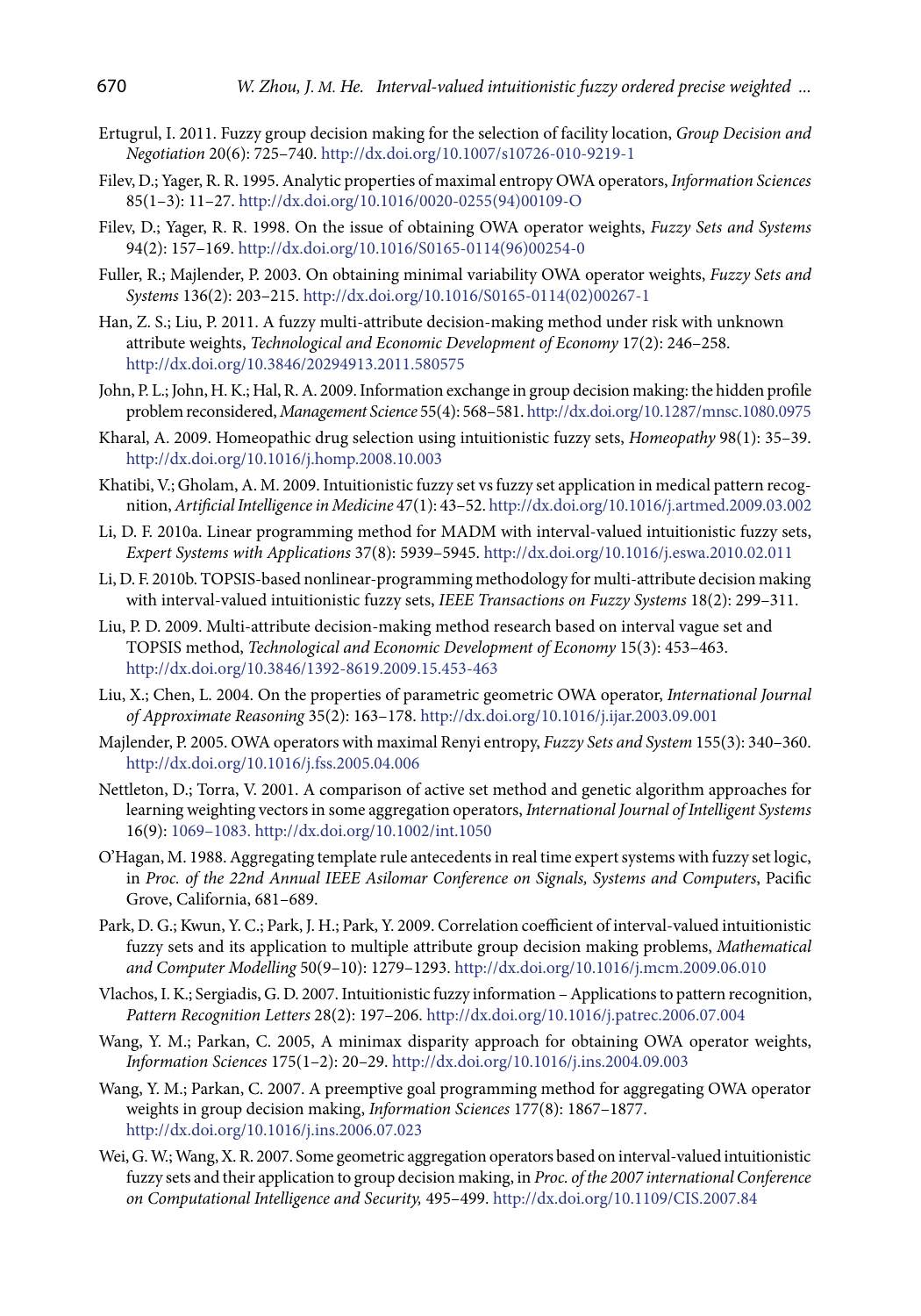- Xu, Y. J.; Sun, T. 2011. Intuitionistic fuzzy prioritized OWA operator and its application in multi-criteria decision-mading problems, *Control and Decision* 26(1): 129–132.
- Xu, Z. S. 2007a. Intuitionistic preference relations and their application in group decision making, *Information Sciences* 177(11): 2363–2379. <http://dx.doi.org/10.1016/j.ins.2006.12.019>
- Xu, Z. S. 2007b. Intuitionistic fuzzy aggregation operators, *IEEE Transactions on Fuzzy Systems* 15(6): 1179–1187.<http://dx.doi.org/10.1109/TFUZZ.2006.890678>
- Xu, Z. S. 2010a. Deviation-based approach to intuitionistic fuzzy multiple attribute group decision making, *[Group Decision and Negotiation](http://www.springerlink.com/content/0926-2644/)* 19(1): 57–76.<http://dx.doi.org/10.1007/s10726-009-9164-z>
- Xu, Z. S. 2010b. Choquet integrals of weighted intuitionistic fuzzy information, *Information Sciences* 180(5): 726–736.<http://dx.doi.org/10.1016/j.ins.2009.11.011>
- Xu, Z. S. 2010c. A method based on distance measure for interval-valued intuitionistic fuzzy group decision making, *Information Sciences* 180(1): 181–190. <http://dx.doi.org/10.1016/j.ins.2009.09.005>
- Xu, Z. S. 2011. Approaches to multiple attribute group decision making based on intuitionistic fuzzy power aggregation operators, *Knowledge-Based Systems* 24(6): 749–760. <http://dx.doi.org/10.1016/j.knosys.2011.01.011>
- Xu, Z. S.; Cai, X. Q. 2009. Incomplete interval-valued intuitionistic fuzzy preference relations, *International Journal of General Systems* 38(8): 871–886. <http://dx.doi.org/10.1080/03081070903210630>
- Xu, Z. S.; Chen, Q. 2011. A multi-criteria decision making procedure based on interval-valued intuitionistic fuzzy Bonferroni means, *Journal of Systems Science and Systems Engineering* 20(2): 217–228. <http://dx.doi.org/10.1007/s11518-011-5163-0>
- Xu, Z. S.; Yager, R. R. 2006. Some geometric aggregation operators based on intuitionistic fuzzy sets, *International Journal of General Systems* 35(4):417–433. <http://dx.doi.org/10.1080/03081070600574353>
- Xu, Z. S.; Chen, J. 2007a. On geometric aggregation over interval-valued intuitionistic fuzzy information, in *Proc. of the Fourth International Conference on Fuzzy Systems and Knowledge Discovery,* 466–471. <http://dx.doi.org/10.1109/FSKD.2007.427>
- Xu, Z. S.; Chen, J. 2007b. Approach to group decision making based on interval-valued intuitionistic judgment matrices, *Systems Engineering Theory and Practice* 27(4): 126–133. [http://dx.doi.org/10.1016/S1874-8651\(08\)60026-5](http://dx.doi.org/10.1016/S1874-8651(08)60026-5)
- Xu, Z. S.; Yager, R. R. 2008. Dynamic intuitionistic fuzzy multi-attribute decision making, *[International](http://www.sciencedirect.com/science/journal/0888613X) [Journal of Approximate Reasoning](http://www.sciencedirect.com/science/journal/0888613X)* 48(1): 246–262.<http://dx.doi.org/10.1016/j.ijar.2007.08.008>
- Xu, Z. S.; Yager, R. R. 2009. Intuitionistic and interval-valued intuitionistic fuzzy preference relations and their measures of similarity for the evaluation of agreement within a group, *[Fuzzy Optimization and](http://www.springerlink.com/content/1568-4539/) [Decision Making](http://www.springerlink.com/content/1568-4539/)* 8(2): 123–139. <http://dx.doi.org/10.1007/s10700-009-9056-3>
- Yager, R. R. 1988. On ordered weighted averaging aggregation operators in multi-criteria decision making, *IEEE Transactions on Systems Man and Cybernetics* 18(1): 183–190.<http://dx.doi.org/10.1109/21.87068>
- Yager, R. R. 2004a. Generalized OWA aggregation operators, *Fuzzy Optimization and Decision Making* 3: 93–107. <http://dx.doi.org/10.1023/B:FODM.0000013074.68765.97>
- Yager, R. R. 2004b. Modeling prioritized multicriteria decision making, *IEEE Transactions on Systems, Man and Cybernetics* 34(6): 2396–2404.<http://dx.doi.org/10.1109/TSMCB.2004.837348>
- Ye, J. 2010. Fuzzy decision-making method based on the weighted correlation coefficient under intuitionistic fuzzy environment, *[European Journal of Operational Research](http://www.sciencedirect.com/science/journal/03772217)* 205(1): 202–204. <http://dx.doi.org/10.1016/j.ejor.2010.01.019>
- Yue, Z. L. 2011. Deriving decision maker's weights based on distance measure for interval-valued intuitionistic fuzzy group decision making, *Expert Systems with Applications* 38(9): 11665–11670. <http://dx.doi.org/10.1016/j.eswa.2011.03.046>
- Zadeh, L. A. 1965. Fuzzy sets, *Information and Control* 8(3): 338–353. [http://dx.doi.org/10.1016/S0019-9958\(65\)90241-X](http://dx.doi.org/10.1016/S0019-9958(65)90241-X)